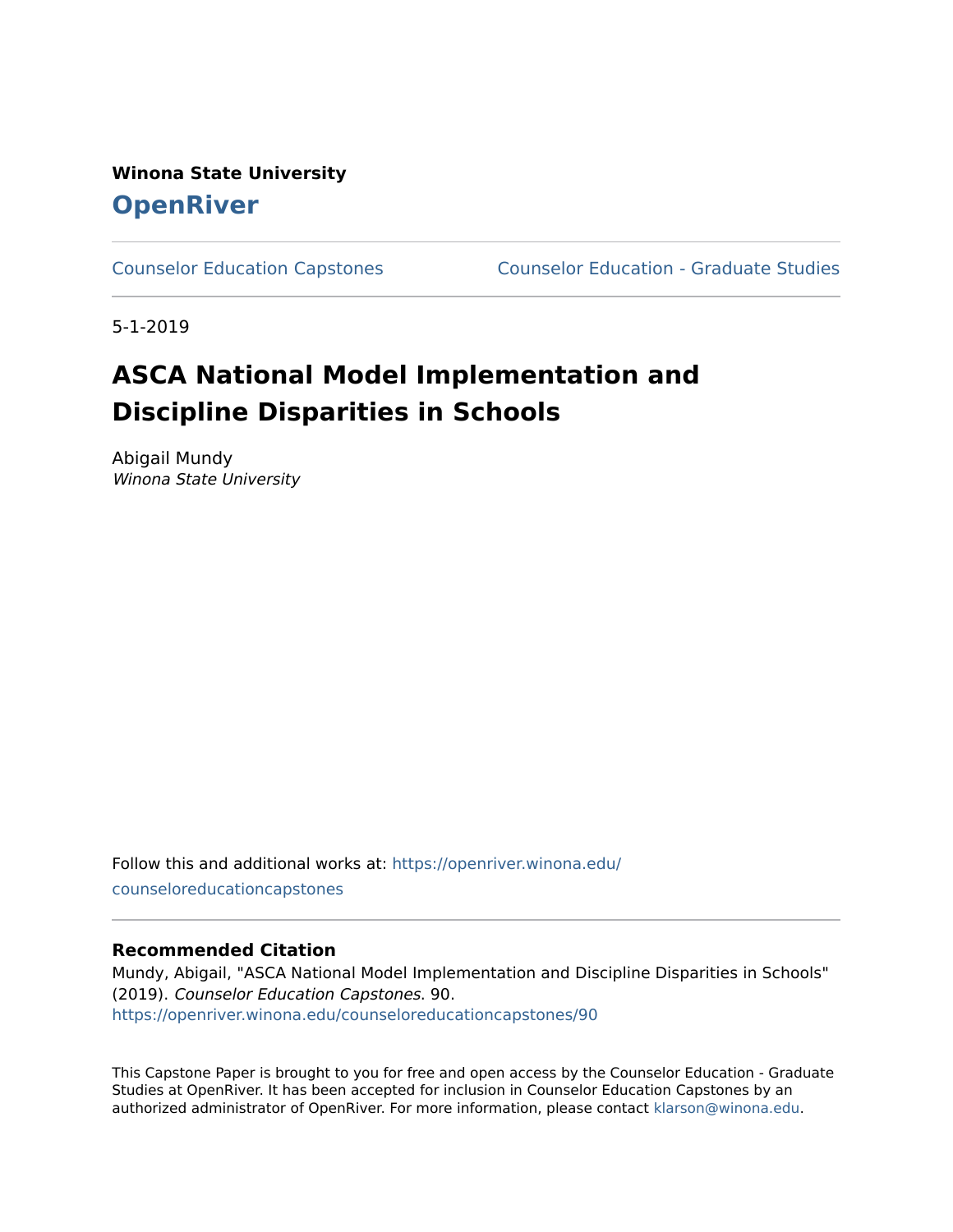# ASCA NATIONAL MODEL IMPLEMENTATION AND DISCIPLINE DISPARITIES IN **SCHOOLS**

Abigail Mundy

A Capstone Project submitted in partial fulfillment of the

requirements for the Master of Science Degree in

Counselor Education at

Winona State University

Spring 2019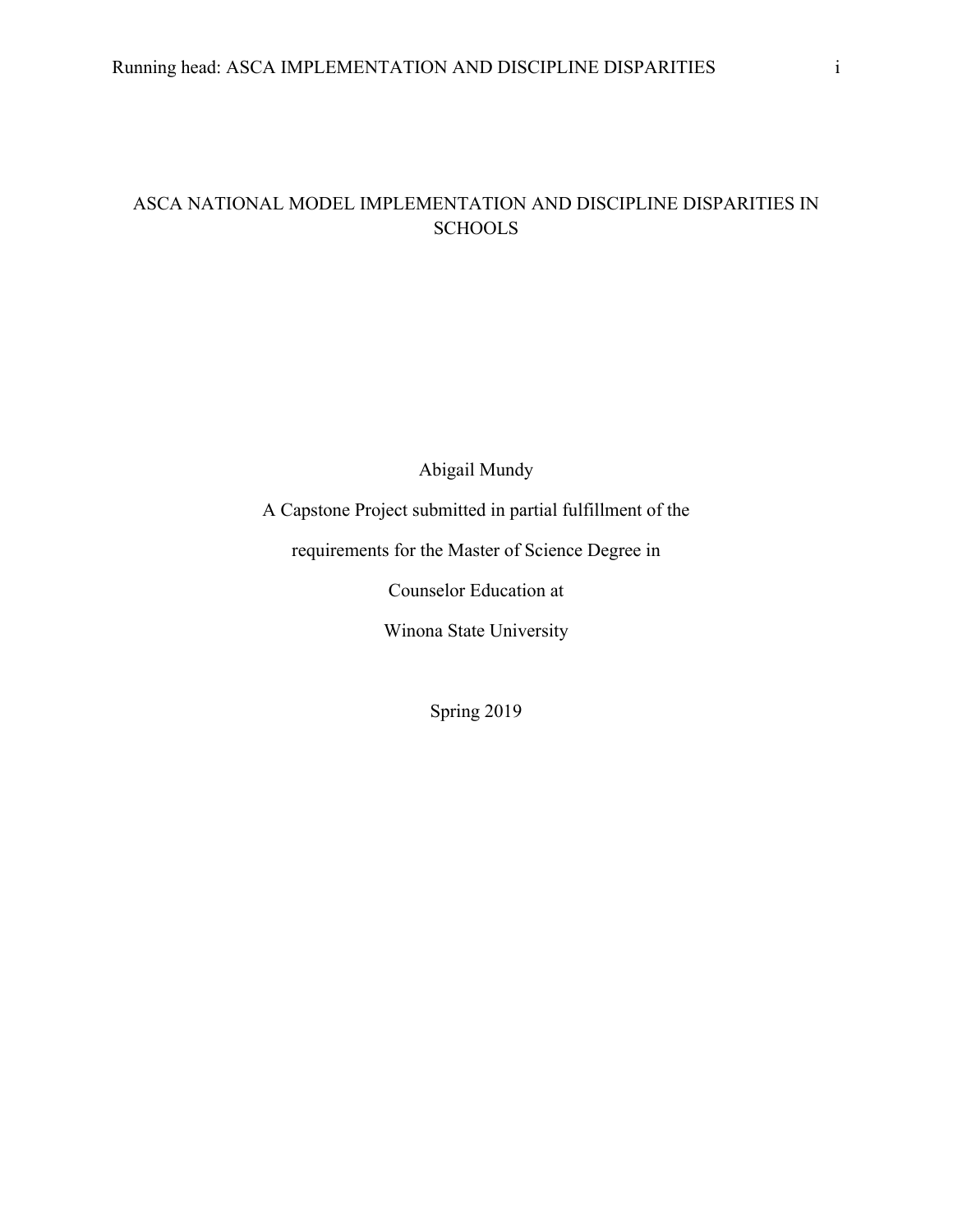Winona State University

College of Education

Counselor Education Department

CERTIFICATE OF APPROVAL

#### CAPSTONE PROJECT

ASCA National Model Implementation and Discipline Disparities in Schools

This is to certify that the Capstone Project of

Abigail Mundy

Has been approved by the faculty advisor and the CE 695 – Capstone Project

Course Instructor in partial fulfillment of the requirements for the

Master of Science Degree in

Counselor Education

Capstone Project Supervisor: \_\_\_\_\_\_\_\_ \_\_\_\_\_\_\_\_ Name

Approval Date: \_\_\_\_\_\_5/8/2019\_\_\_\_\_\_\_\_\_\_\_\_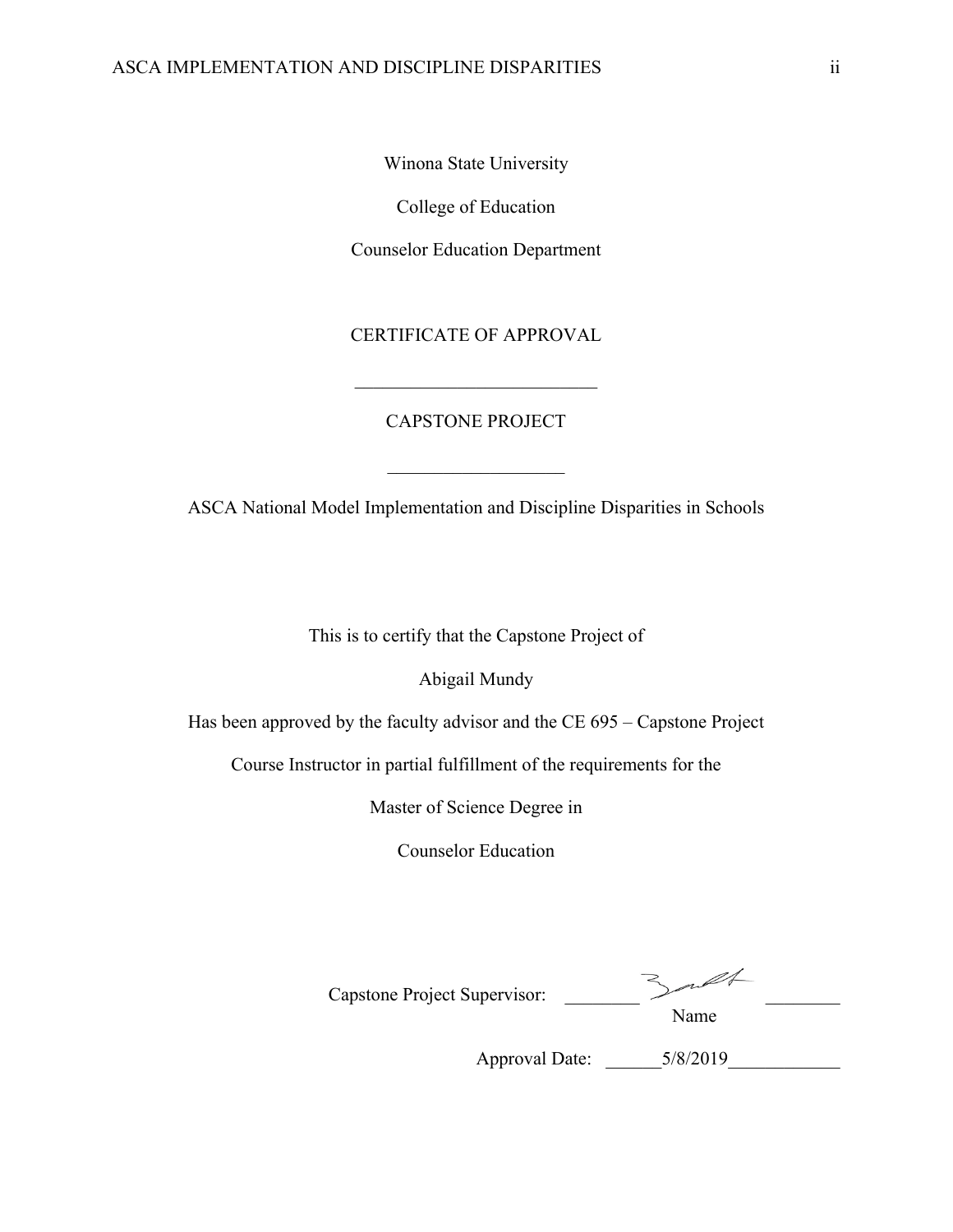#### Abstract

Given the well-documented disproportionality in discipline rates by students' racial and ethnic identities across the United States, the current study examines these disparities at several levels in the school discipline process, and discusses impacts of being involved in these processes for students academically and behaviorally, as well as how these experiences impact students' perceptions of school. The design and purpose of the American School Counselor Association (ASCA) National Model are discussed, as are state-wide studies indicating that the ASCA National Model positively impacts student academic and behavioral success in several areas, including overall discipline rates and graduation rates. Then, implications for future research and interventions to aid school counselors in advocating for their students of color and for more equitable discipline processes are examined.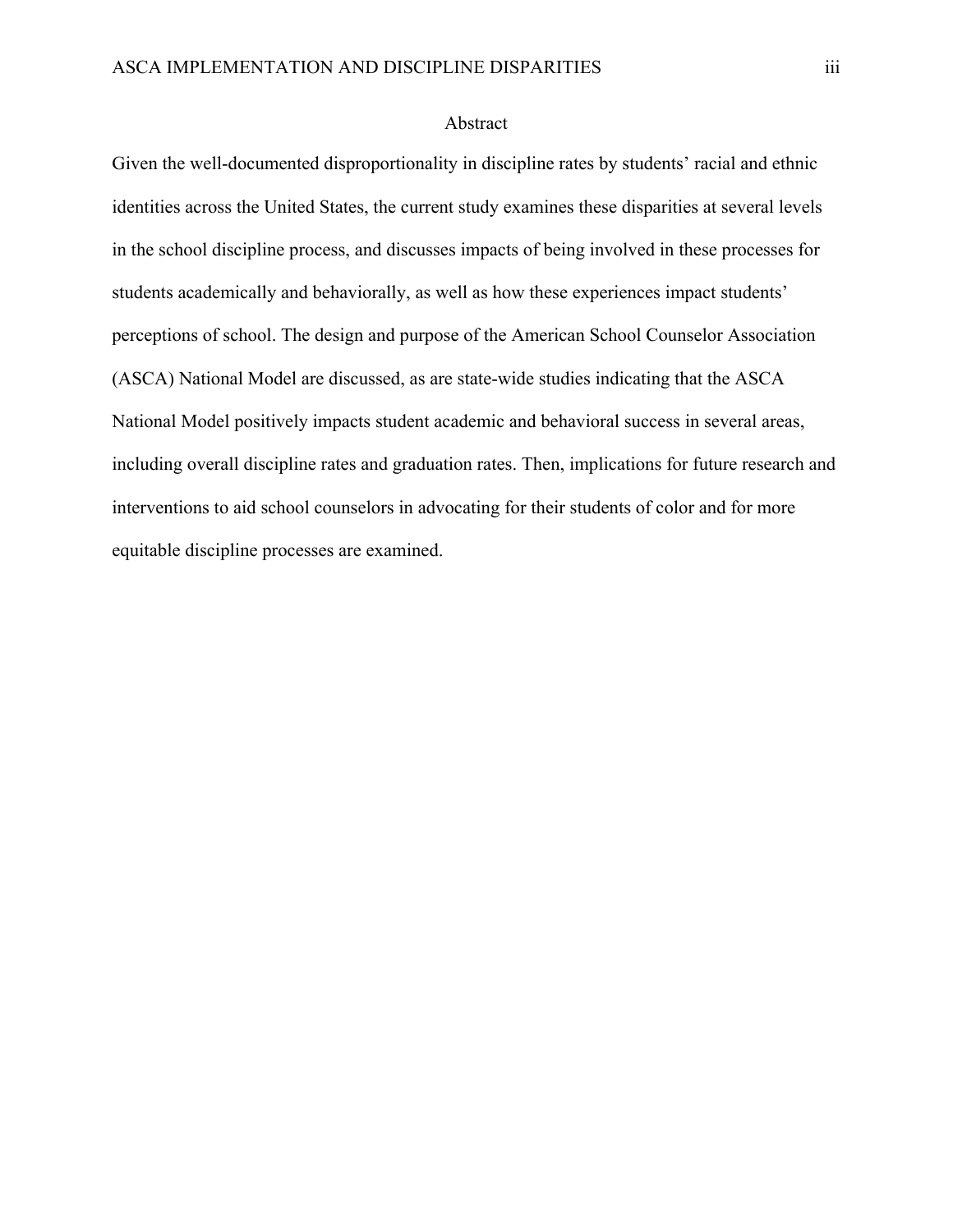# Contents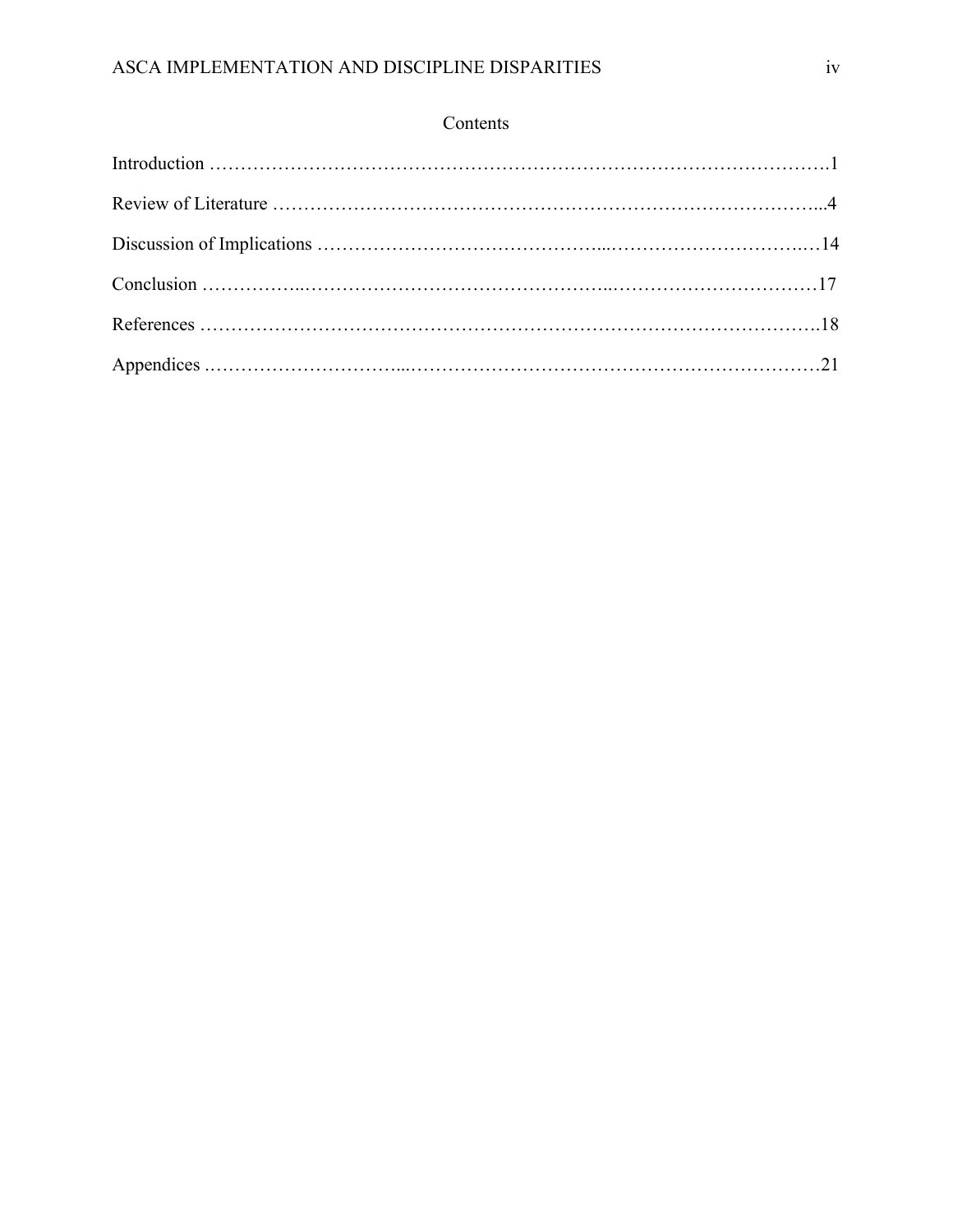#### **Introduction**

The American School Counselor Association (ASCA) was founded in 1952 as a division of the American Personnel and Guidance Association (now the American Counseling Association; American School Counselor Association, 2012). In the years since, ASCA has become its own independent organization, and has developed a National Model, a framework from which school counselors, with collaboration from stakeholders, can build their school counseling programs (American School Counselor Association, 2012). The first edition was published in 2003, with subsequent editions in 2005 and 2012, the latter being the most current edition. According to Stone and Dahir (2015), the ASCA National Model transformed school counseling practice from "acts of service to a structured and outcome-based program," meaning that the emphasis in school counselors' roles shifted from emphasizing individual counseling and crisis response to emphasizing data-informed practice and whole-school programming (p. 185). The National Model was created to enact this change, as well as "to standardize school counseling programs across the country," and to "re-establish school counseling as a crucial educational function that is integral to academic achievement and overall student success" (American School Counselor Association, 2012, p. x-xi).

The ASCA National Model framework is composed of four components: foundation, management, delivery, and accountability (2012). The foundation centers on the program focus (vision statement, mission statement, etc.), aligned with schools' missions and includes the ASCA Mindsets and Behaviors for Student Success (organized into domains of academic development, career development, and social/emotional development) and the ASCA School Counselor Professional Standards and Competencies. The management component focuses on school counseling program assessment and includes strategies such as school counselor competency and use-of-time assessments, school counseling program assessments, annual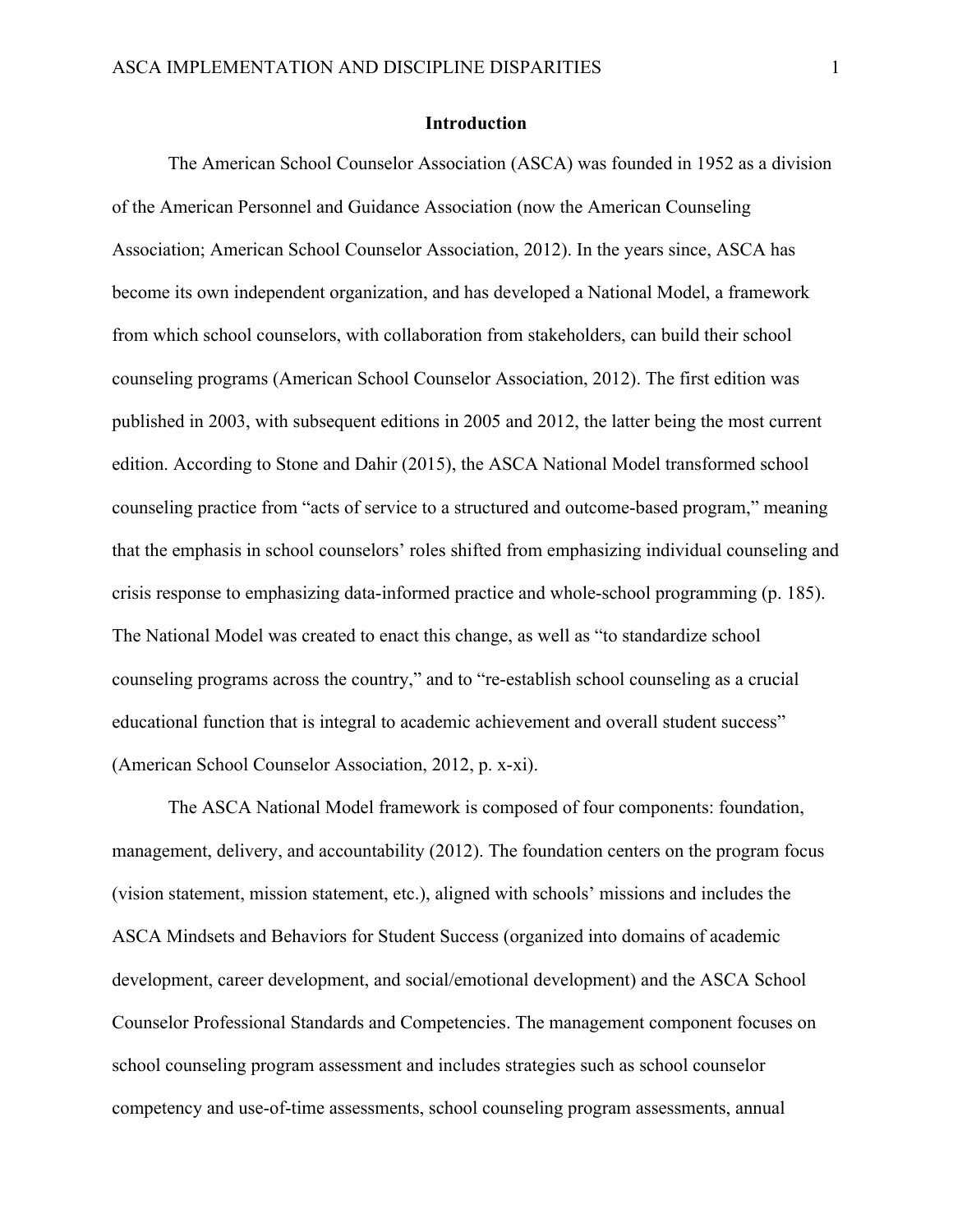agreements with administrators, advisory councils, use of data to assess program results, planning and implementing curriculum, small-group, and closing-the-gap interventions, and weekly and yearly calendars (American School Counselor Association, 2012). The delivery component focuses on direct and indirect student services, including the school counseling core curriculum, individual student planning, and responsive services. The accountability component centers on data analysis and presentation to stakeholders to demonstrate the effectiveness of the school counseling program for all students and to direct future programming decisions so that outcomes can be improved for all students.

The National Model also includes four themes: leadership, advocacy, collaboration, and systemic change. These themes influence the role of the school counselor in every component, as demonstrated in an introductory statement in the National Model: "Through application of leadership, advocacy and collaboration skills as a part of a comprehensive school counseling program, school counselors promote student achievement and systemic change that ensures equity and access to rigorous education for every student and leads to closing achievement, opportunity, and attainment gaps" (American School Counselor Association, 2012, p. 1).

As schools develop their comprehensive school counseling programs, they can work toward becoming Recognized ASCA Model Programs (RAMP). Schools are only awarded RAMP status after they show through an extensive application process that they have "developed and implemented comprehensive, data-driven, accountable school counseling programs" which are tailored to "their schools' specific, identified needs" (Wilkerson et al., 2013, p. 172). RAMP schools re-apply for RAMP status every five years, using the same application process and submitting data on the impact their school counseling programs have had on their schools and students over the preceding three years (American School Counselor Association, 2019).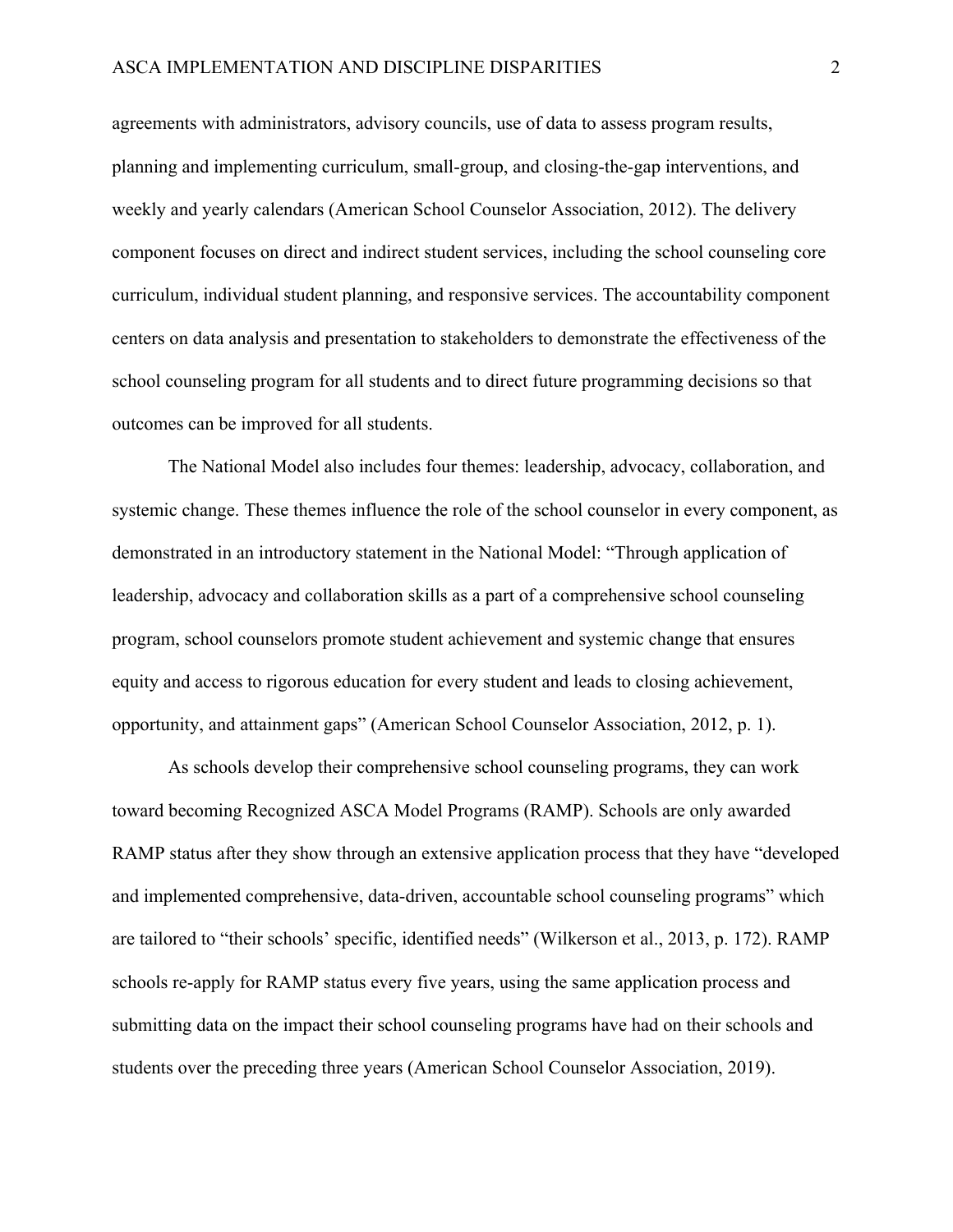Given this focus on achieving equity and improving outcomes for all students, the current study examines the evidence of discipline disparities in schools and the impacts that ASCA National Model implementation has been shown to have in schools across the country. Implications for school counseling practice and further research are then discussed.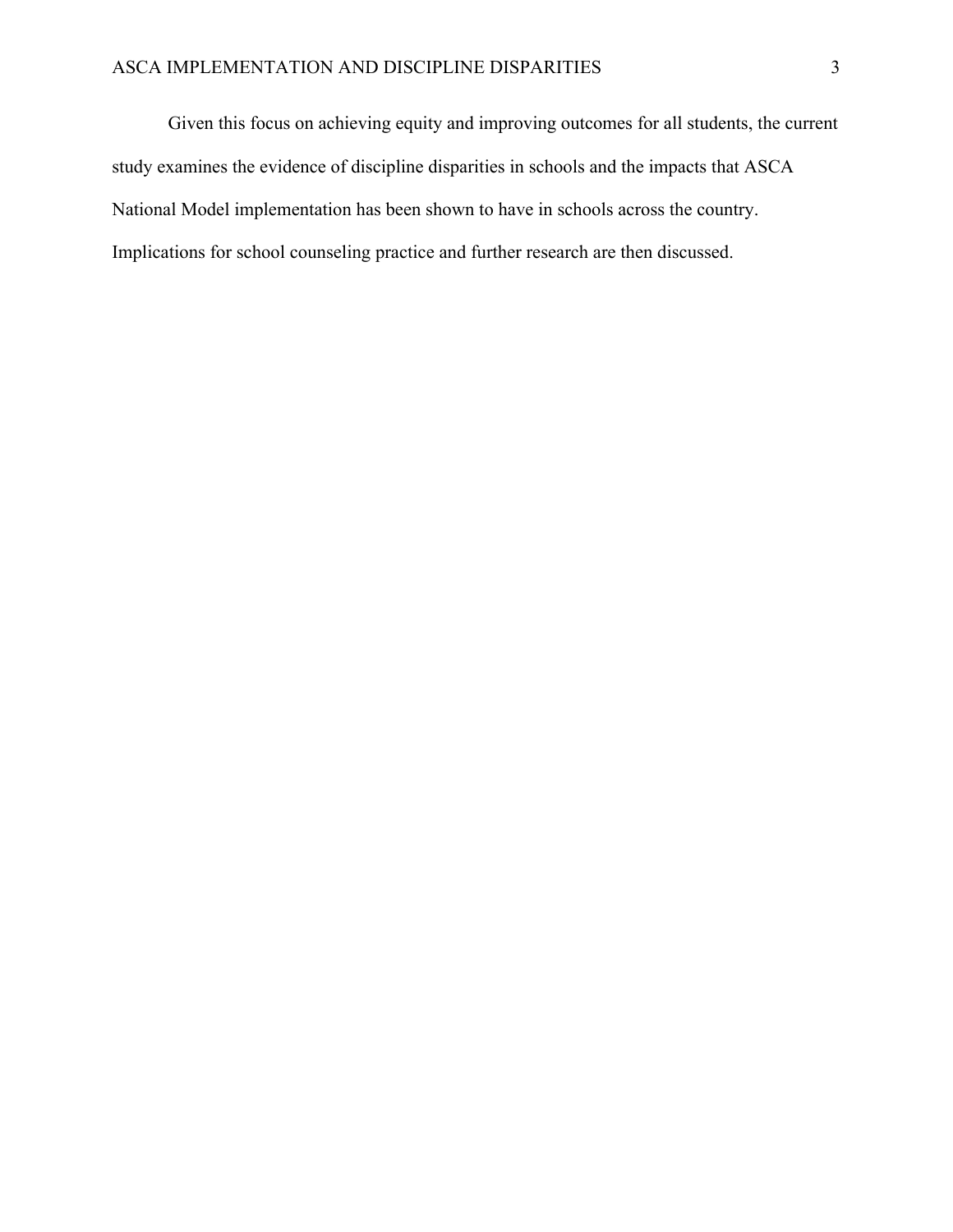#### **Review of Literature**

#### **Discipline Disparities in Schools**

In prior research, many authors have found statistically significant disparities in schools' discipline practices based on students' racial identity (Arcia, 2007; Gregory, Skiba, & Noguera, 2010; Lee, Cornell, Gregory, & Fan, 2011; Raffaele Mendez, Knoff, & Ferron, 2002). These disparate practices start in the classroom, with teachers' referrals of students to the office for discipline infractions, and continue on throughout schools' disciplinary processes once students arrive in the administration office. Students of color are thus more harshly affected by consequences such as suspension, and face a higher risk of the associated negative impacts of removal from instructional time.

**Office referrals.** One of the first opportunities for discrepant discipline interactions to occur is in teachers' disciplinary referrals to schools' main offices. Smolkowski, Girvan, McIntosh, Nese, and Horner (2016) discovered, through their analysis of nationallyrepresentative elementary school discipline data, that Black students are more likely than White students to be referred to the office for subjective behavior violations, such as disrespect and defiance, than for more objective behaviors, like theft and using prohibited substances. Smolkowski et al. (2016) also found higher odds ratios for Black students receiving office referrals in the mornings (1.40 odds ratio); inside the classroom rather than in other settings (1.26 odds ratio); when the referral was considered major rather than minor (1.34 odds ratio; Black students also had a higher odds ratio for minor subjective referrals); and when the student was male (1.15 odds ratio), though Black female students were at a higher risk than their White peers for receiving office referrals (1.73 odds ratio). These findings emphasize the impact that implicit educator biases have on their decisions to refer students of color for disciplinary action.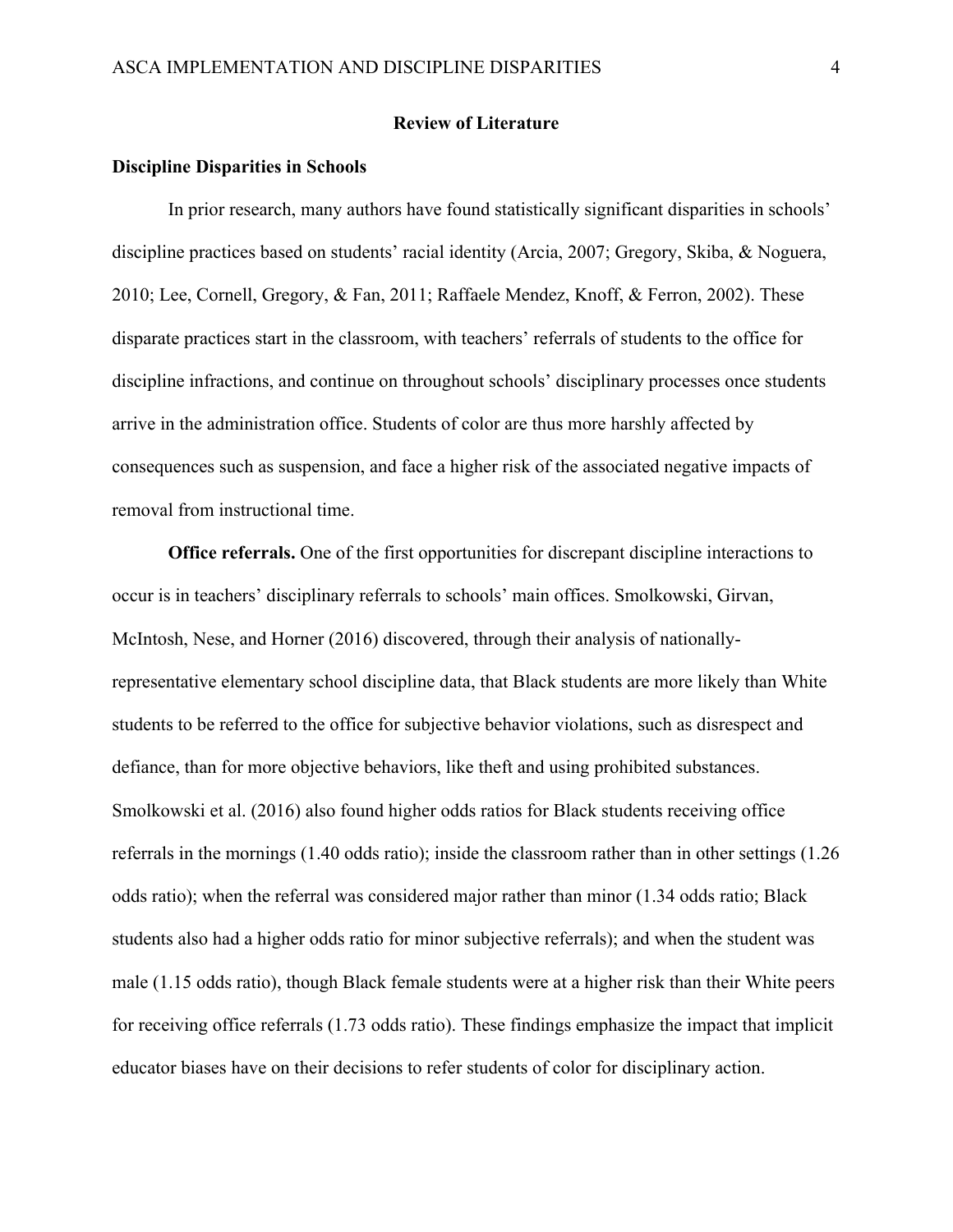Smolkowski et al. (2016) define implicit bias as "…the automatic, often unconscious impact that stereotype associations with racial and other groups can have on perceptions, judgments, decision-making, and behavior" (p. 179).

Anyon et al. (2014) reviewed how these implicit biases impact two points in schools' discipline processes: differential selection and differential processing. Differential selection involves teachers referring students to the office in disproportionate numbers, often due to minor, subjective forms of misbehavior, such as disrespect (Anyon et al., 2014). Differential processing occurs when, after the student is in the office, school administration assigns harsher punishment or consequences for the same behavior to students of color than to white students, again showcasing implicit bias. These are also typically more discrepant for minor or subjective infractions, since as Anyon et al. (2014) point out, more serious infractions tend to have mandatory consequences administration must enact. In their 2011-2012 study of kindergarten through twelfth grade students in the Denver, Colorado, Public School district, Anyon et al. (2014) found that Latino, Black, Native American, and Multiracial students all had increased odds ratios of receiving office referrals as compared to White students. These odds ratios were 1.40, 2.30, 1.29, and 1.50, respectively.

These increased odds of referral for students of color have also been shown to carry over to teachers' referrals to the school counselor. Bryan, Day-Vines, Griffin, and Moore-Thomas (2012) studied math and English teachers' referrals to the school counselor for disruptive behavior of tenth grade students across the United States. While Bryan et al. (2012) found no significant correlation between math teachers' referrals and students' race, they did find a relationship between English teachers' referrals and students' race. Specifically, Black students had an odds ratio of 1.71 of being referred to the school counselor for disruption when compared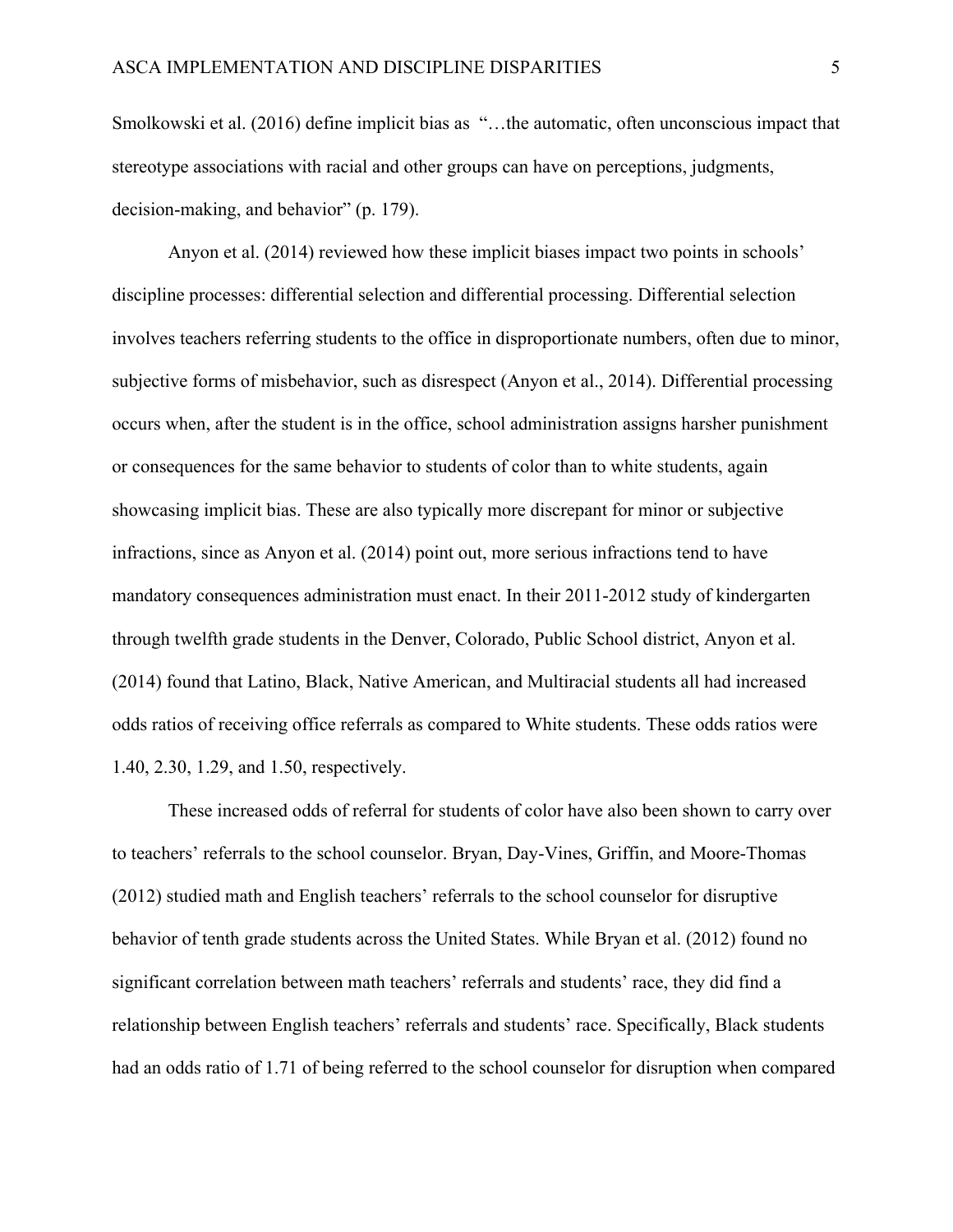to White students (Bryan et al., 2012). And while female students overall had lower odds (0.35 odds ratio) of being referred than males overall in English classes, Black and Multiracial female students had much higher odds ratios of being referred when compared to White male students (2.24 and 3.22, respectively). While these referrals were not disciplinary in nature, Bryan et al. (2012) also studied teachers' post-secondary expectations for their students, and found that the students for whom they had lower expectations were those students whom they were more likely to refer. This also indicates implicit bias occurring at the classroom level.

**In-school suspensions.** Literature varies in regards to the perspectives authors have on in-school suspensions. In some studies (e.g., Arcia, 2007), in-school suspensions are considered a consequence between detention and out-of-school suspensions, and are included in reports of schools' overall suspensions. In other studies (e.g., Gregory, Huang, Anyon, & Greer, 2018), inschool-suspensions are treated as an alternative to out-of-school suspensions and not considered exclusionary. Arcia (2007) included in-school suspensions with out-of-school suspensions in her study of three-year averages of suspension rates in middle and senior high schools in a large, urban school district in the southeastern United States. She computed percentages of students who were assigned in-school or out-of-school suspension at least once per school year for comparison with other student- and school-level variables. Arcia (2007) found that, on average, 36% of Black students were suspended at least once, compared to 23% of non-Black students, and that there was a significant negative correlation between Black students' suspension percentages and students' overall reading achievement scores and the teaching experience of schools' instructional staff.

In contrast, in their study of students referred for discipline concerns in the Denver, Colorado, Public School District in the 2014-2015 school year, Gregory et al., 2018 found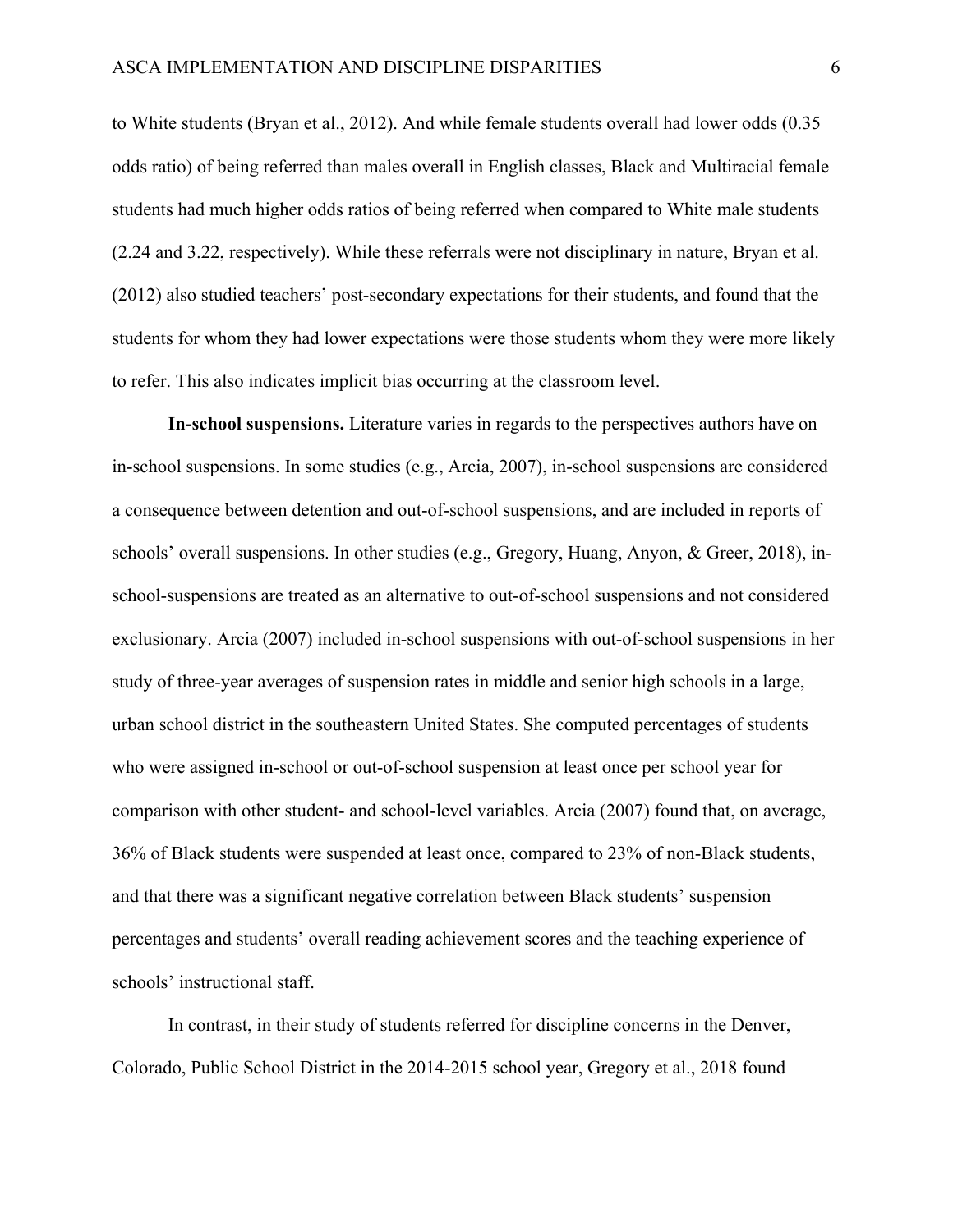protective effects of in-school suspensions: students who received an in-school suspension were 44% less likely to receive out-of-school suspensions than referred students who did not receive a restorative intervention or in-school suspension, even while controlling for students' race, free and reduced price lunch status, and disability status. They note the criticism that in-school suspensions are merely "holding room[s]" for students who would otherwise be assigned out-ofschool suspensions, but argue that students who are assigned in-school suspensions have less time unsupervised than students who are given out-of-school suspensions and thus have more opportunities to engage in learning and potentially to gain access to academic and behavioral supports, if in-school suspension programs are structured in such a way as to prevent future disciplinary problems (Gregory et al., 2018, p. 177).

The contrast between Arcia's (2007) and Gregory et al.'s (2018) findings may relate to the perspective through which school staff, especially administration, view in-school suspensions. If school staff view in-school suspension as a punitive, exclusionary measure, then it is likely to be experienced as one by the students to whom it is assigned. However, as Gregory et al. (2018) point out, if structured in a more positive, preventative manner, in-school suspension could allow students to practice skills and re-engage positively with academic learning.

**Out-of-school suspensions.** Differential selection and differential processing also affect the rates at which students of color are given out-of-school suspensions (Bryan et al., 2012; Gregory et al., 2018). Anyon et al. (2014) found that Black students had an odds ratio of receiving an out-of-school suspension of 1.55 compared to White students after accounting for restorative practices and other factors. Gregory et al. (2018), in seeking to support and update Anyon et al.'s 2014 study, found an odds ratio for the same measure of 1.57.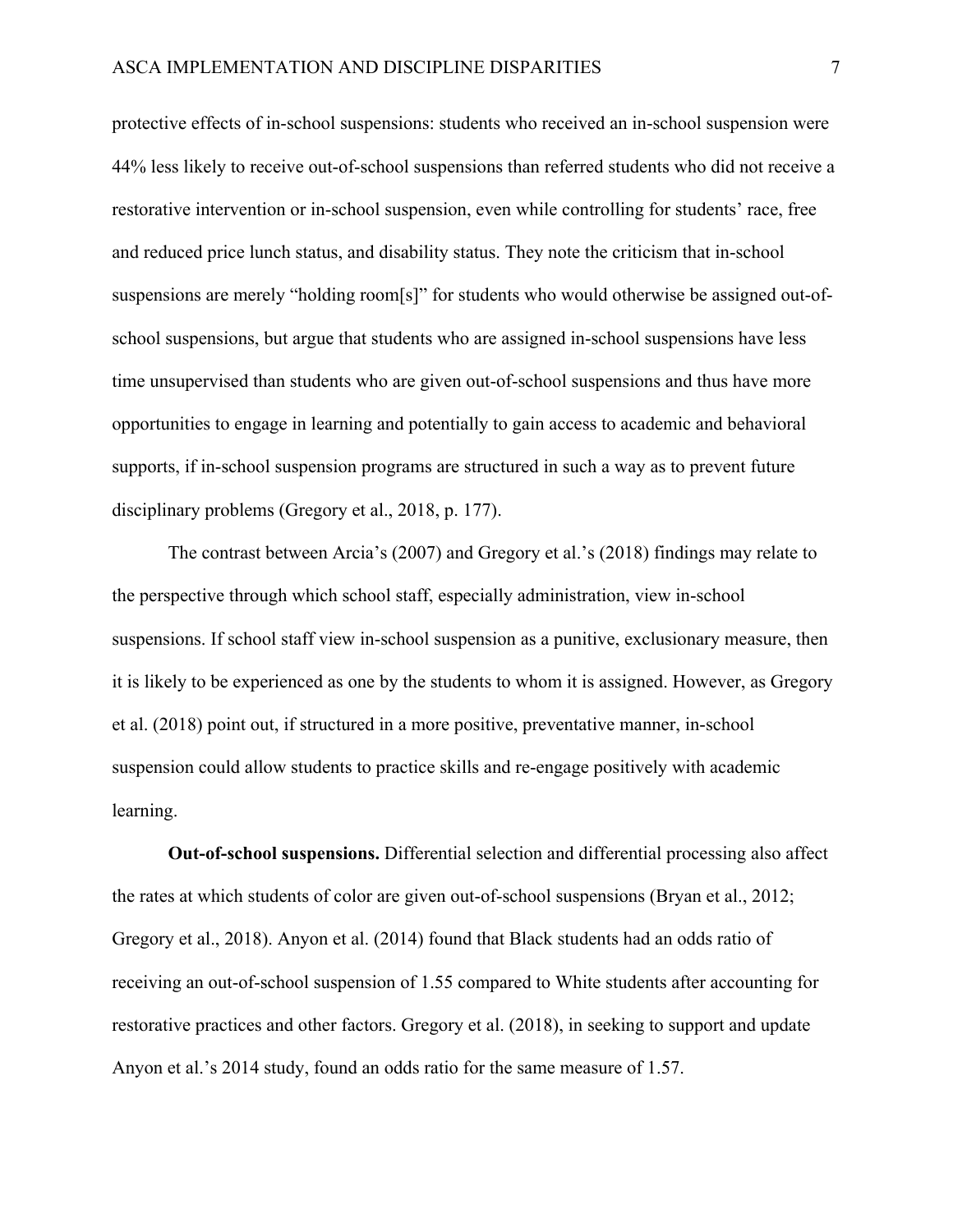In a study comparing low out-of-school suspensions schools to demographically similar high out-of-school suspension schools, Raffaele Mendez, Knoffe, and Ferron (2002) found that while variables like socioeconomic status, race, and student mobility rate were most strongly correlated with suspension rates at individual schools, the reverse was not true: schools with high populations of low socioeconomic status and racial/ethnic minority students did not necessarily have high rates of suspension. Low suspension schools instead were more likely to use several tiers of prevention strategies, to reach out to students' families to involve them in the school discipline plan, and to focus on student needs and treating students respectfully (Raffaele Mendez et al, 2002).

**Impacts on students' perspectives on school.** One of the implications of students of color being more likely to face disciplinary action than their White peers when all other considered variables are controlled for is that students of color are then disproportionately at risk for many of the negative impacts of these disciplinary actions. One of these impacts is a change in students' perceptions of their school environment. Lee et al. (2011) found that students who are removed from their learning environments due to disciplinary action have more difficulty completing assignments on time and potentially perceive their exclusionary consequences as messages that they are not wanted at school. Lee et al. (2011) connect this perception to students' perceptions of support from peers and adults declining, which in turn negatively affects disciplined students' investment in their education. Gregory et al. (2018) cite several earlier studies which showed correlations between schools with larger racial discipline discrepancies and students who feel less supported by and connected to school staff. Exclusionary discipline measures in general have been shown to correlate to students who are disengaged from school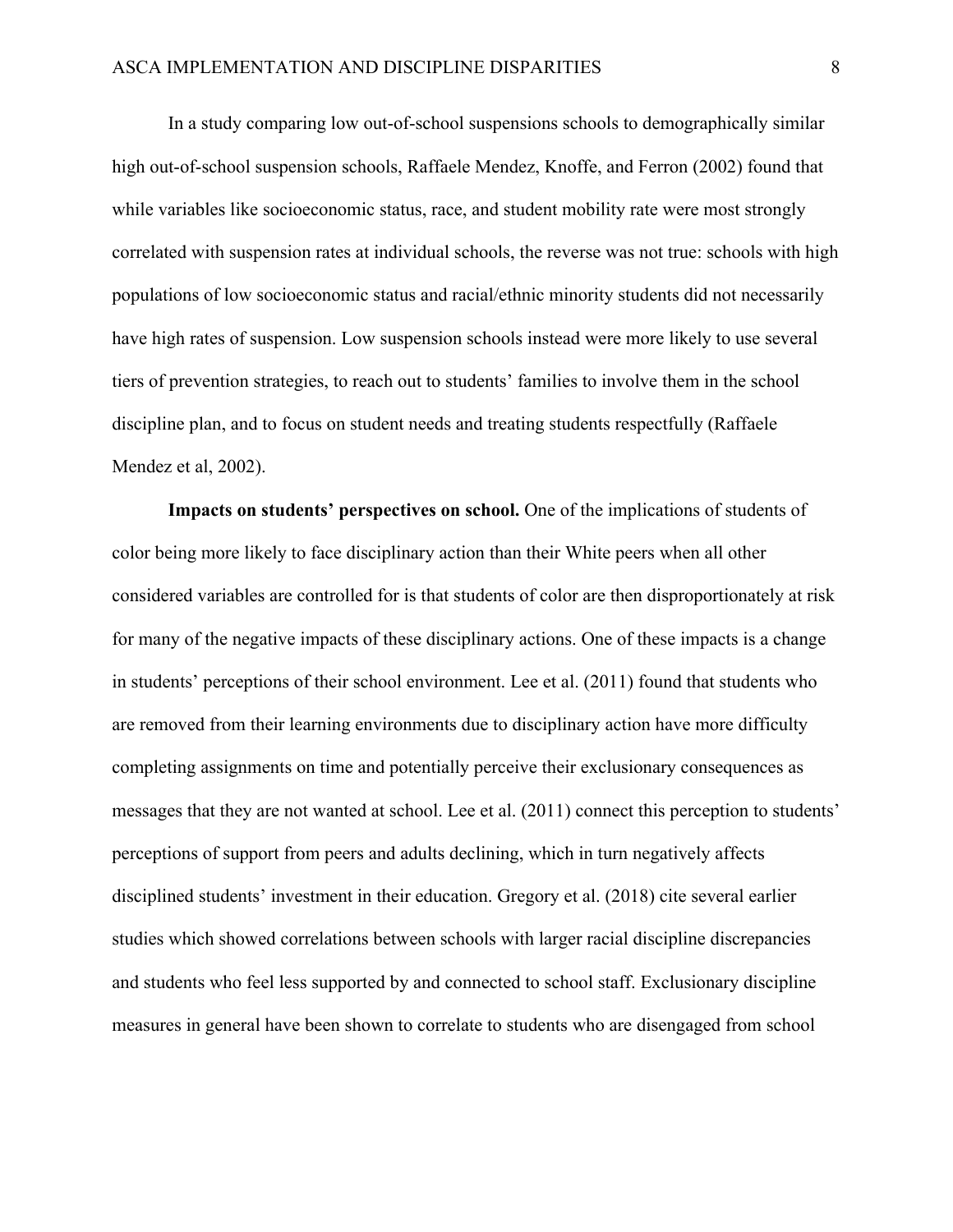and feel alienated from their school communities and to negative school climates (Bryan et al., 2012; Raffaele Mendez et al., 2002).

**Impacts on students' experiences with juvenile justice.** Exclusionary discipline measures have also been shown to be correlated with greater risk of "involvement in the juvenile justice system, and later arrest" (Gregory et al., 2018, p. 177). Anyon et al. (2014) found that Latino and Black students had significantly higher odds ratios (1.59 and 1.52, respectively) of law enforcement involvement in their disciplinary measures than did White students. Nicholson-Crotty, Birchmeier, and Valentine (2009) discuss the impacts that labels have on students who become stigmatized as delinquent following a disciplinary incident and point out that the disproportionate rate at which students of color are disciplined can become a self-fulfilling prophecy, even if students were unfairly disciplined in the first place. In their study of students ages 10-17 in Missouri, Nicholson-Crotty et al. (2009) found that, when controlled for other factors, greater discrepancies in suspension rates of Black and White students were positively correlated with similar discrepancies in referrals to law enforcement.

**Impacts on students' future academic and career outcomes.** Disciplinary incidents, especially suspensions, have been shown to be correlated with a number of negative academic and personal outcomes for students including academic failure, grade retention, and drop-out (Bryan et al., 2012; Raffaele Mendez et al., 2002; Anyon et al., 2014, Arcia, 2007). As Raffaele Mendez et al. (2002) discuss, high school students who miss a substantial amount of class time due to disciplinary consequences risk falling off track to earn enough credits to graduate on time. In Lee et al.'s (2011) study of high school students in Virginia and dropout rates for White and Black students, higher suspension rates overall were associated with higher dropout rates, and Black students dropped out at higher rates in schools with higher suspension rates, in schools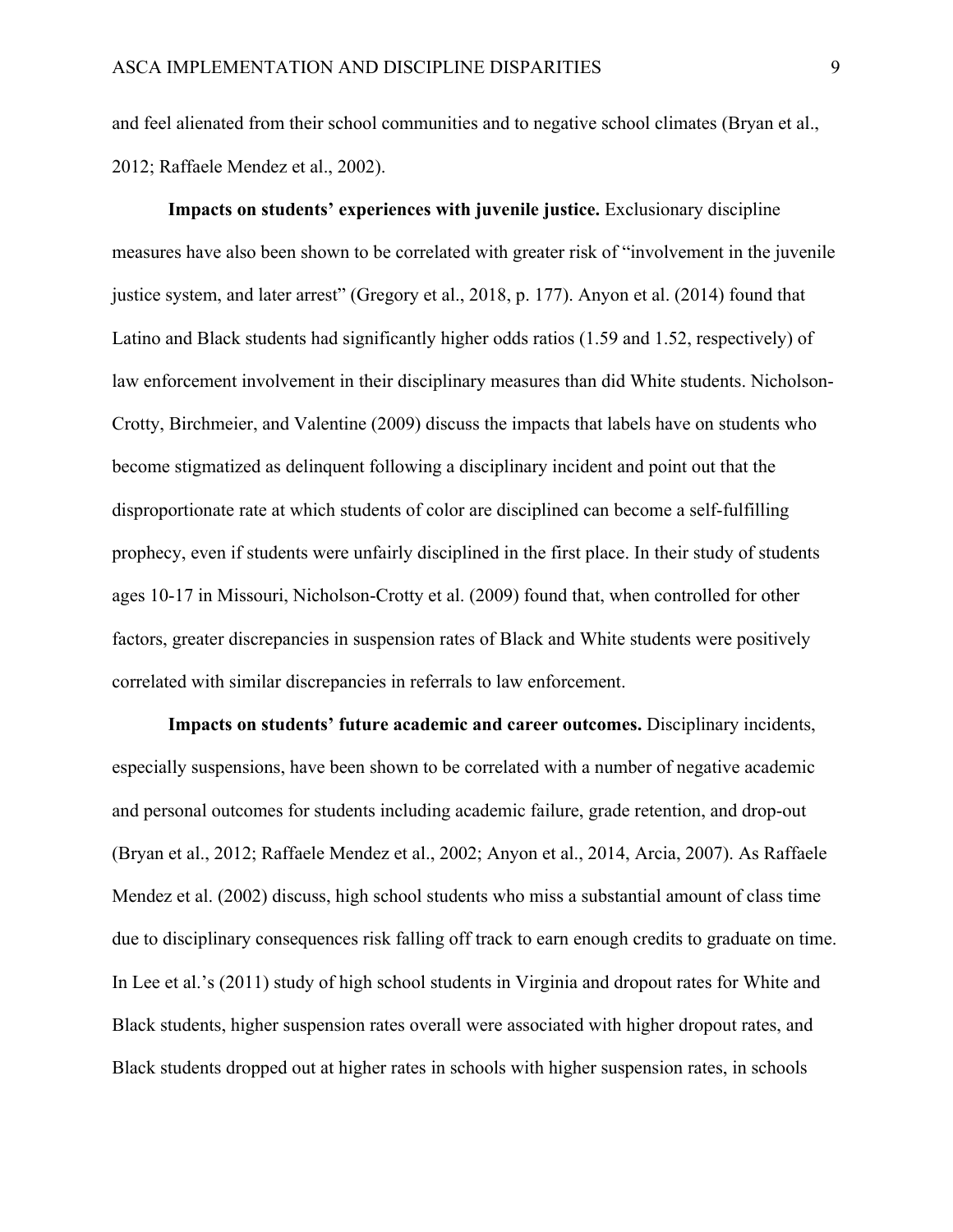where more students received free and reduced-price lunches, and in schools with lower spending per student. Though these are similar results for White and Black students, Lee et al. (2011) found that White student dropout rates were much more influenced by demographic variables than Black student dropout rates.

#### **Academic Outcomes**

Previous research suggests that implementation of the ASCA National Model is beneficial to students on several fronts, including in measures of students' academic success and reducing discipline referrals as a whole (Carey, Harrington, Martin, & Stevenson, 2012a; Carey, Harrington, Martin, & Hoffman, 2012b; Wilkerson, Pérusse, & Hughes, 2013). Some of these academic impacts include increases in students' test scores and in graduation rates.

**Impact on students' test scores.** In a study of 144 Utah high schools, Carey et al. (2012a) found that, after controlling for a number of other variables, higher levels of implementation of the ASCA National Model, as measured by the School Counseling Program Implementation Survey (SCPIS), were significantly and positively correlated with higher average ACT scores, higher rates of students taking the ACT, and higher rates of proficiency in math and reading on state tests. Specifically, the percentage of their time that school counselors spent in "appropriate systems support activities" was significantly and positively correlated with higher rates of proficiency on the math state tests (Carey et al., 2012a, p. 96). Similarly, Carey et al. (2012b) studied 206 high schools in Nebraska, and found, after controlling for other variables, a significant, positive correlation between school counselors' level of implementation of ASCA National Model features and higher percentages of proficiency on the state math and reading tests.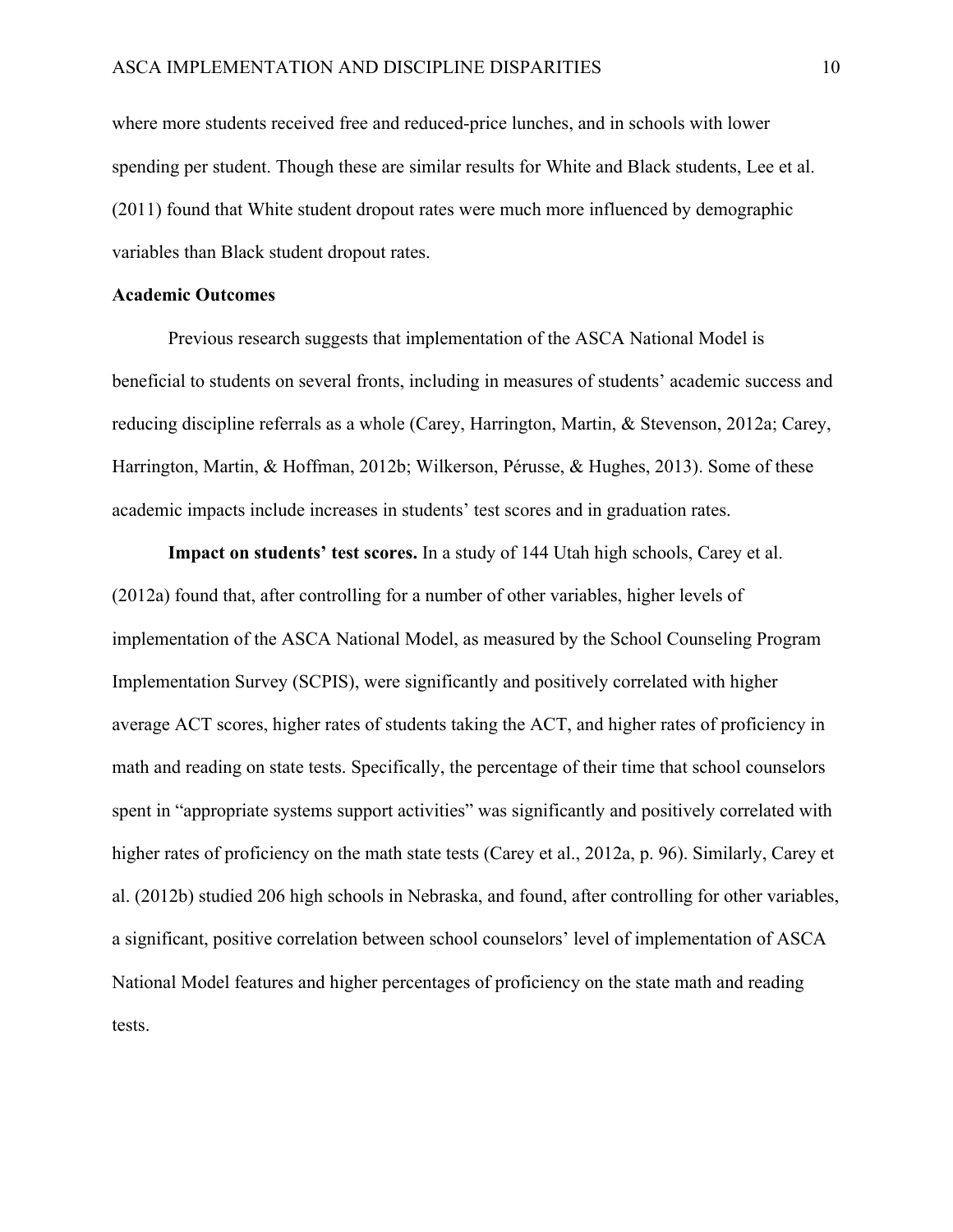Wilkerson et al. (2013) studied 301 elementary, middle, and high schools in the state of Indiana, 75 of which were RAMP schools. The remaining 226 schools were designated control schools, and efforts were made to ensure these schools did not have school counseling programs similar to those that have earned RAMP designation (Wilkerson et al., 2013). Wilkerson et al. (2013) used the Indiana Statewide Testing for Educational Progress Plus (ISTEP+) and the Graduation Qualifying Examinations (GQEs) to examine the correlation between students' academic proficiency and schools' RAMP status, both at one point in time (2009 exams) and over a span of four years (2005-2009). On the 2009 exams, they found that students in elementary RAMP schools had higher proficiency rates than their peers in the elementary control schools by 6.1% on the English Language Arts section of the ISTEP+ and by 6.4% on the Math section; both of these differences were statistically significant (Wilkerson et al., 2013, p. 180). Though Wilkerson et al. (2013) found that students in RAMP schools at the middle and high school levels had higher proficiency rates on the same exams, these differences were not statistically different. Similarly, the differences in performance between RAMP and control schools over the span of four years were not significantly significant, as other similar studies have found (Wilkerson et al., 2013). Wilkerson et al. (2013) conjecture that this is either because of study design or the small number of schools in each comparison group.

**Impact on graduation rates.** Comprehensive school counseling programs have also been shown to be positively correlated with graduation rates. Carey et al. (2012b) found a positive correlation between the amount of time counselors spent delivering preventative guidance curriculum with graduation rates in the state of Nebraska. Similarly, Carey et al. (2012a) found a significant positive correlation between the percentage of time school counselors spend in "appropriate system support activities" and graduation rates in Utah (p. 96). Though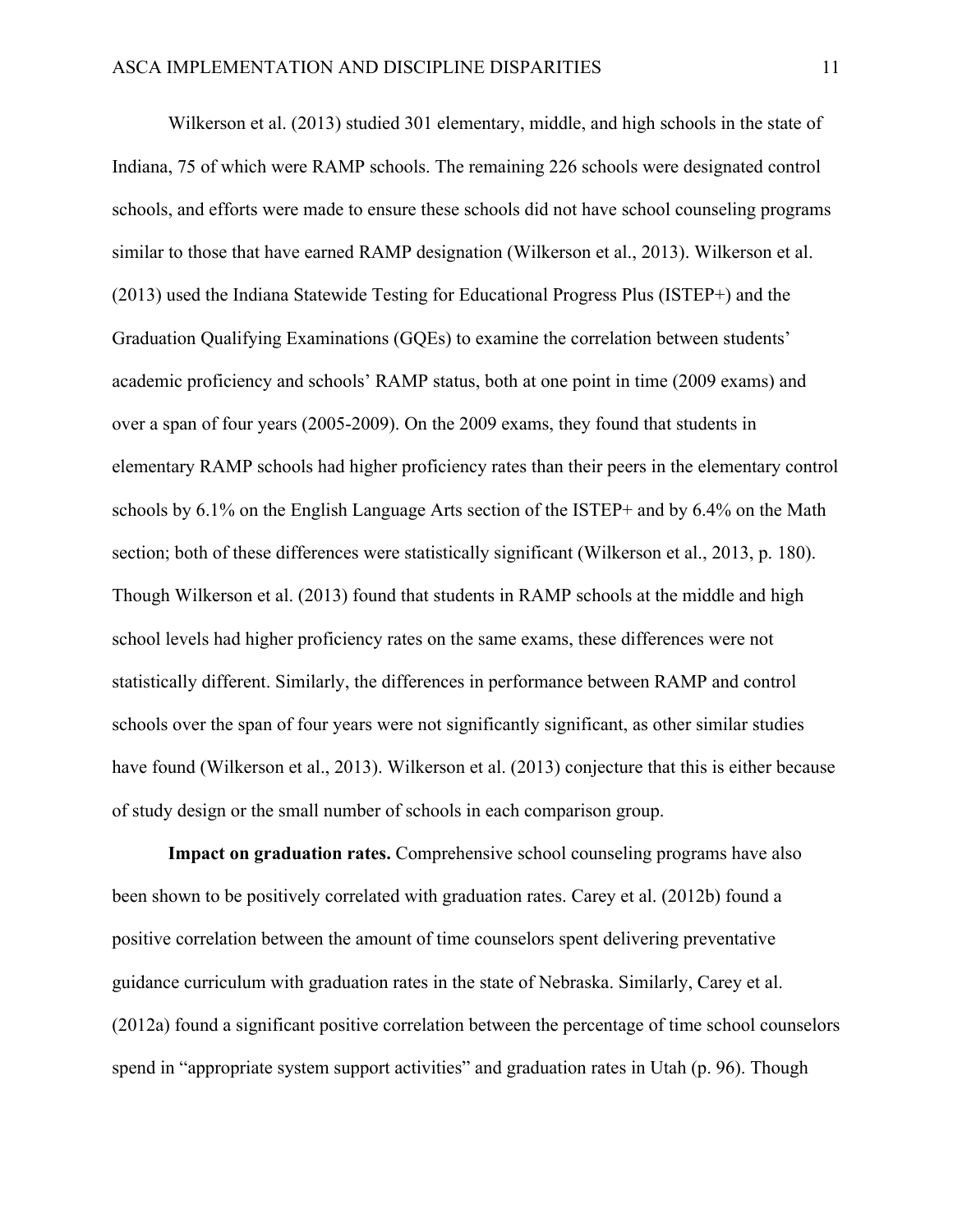more research is needed, current research supports the hypothesis that the ASCA National Model's emphasis on academic development and systemic change is correlated with two measures of student success: increased graduation rates and test scores.

#### **Behavioral outcomes**

Implementation of the ASCA National Model has been shown to have significant correlations with several school-level behavioral outcomes, including attendance rates and overall discipline rates.

**Impact on school attendance rates.** Carey et al. (2012a) found that longer time of implementation of a comprehensive developmental model program is positively and significantly associated with increased attendance rates for that school. They also found that lower student-toschool-counselor ratios were associated positively with higher attendance rates (Carey et al., 2012a). These behavioral outcomes also have an impact on academic outcomes, as students who attend classes more frequently are more likely to be more academically successful, as measured by graduating in a timely manner and demonstrating proficiency in their classes and on standardized tests.

**Impact on overall discipline rates.** Carey et al. (2012a) also found that lower student-toschool-counselor ratios and longer time of implementation of a comprehensive developmental model program were both correlated negatively with discipline rates. Similarly, Carey et al. (2012b) found, after controlling for other variables, a positive correlation between higher scores on the School Counseling Services subscale of the SCPIS and decreases in discipline rates. This indicates that when school counselors are providing comprehensive school counseling programs, their students are receiving fewer discipline referrals. Overall, there is evidence that school counselors being present, available to students, and implementing comprehensive school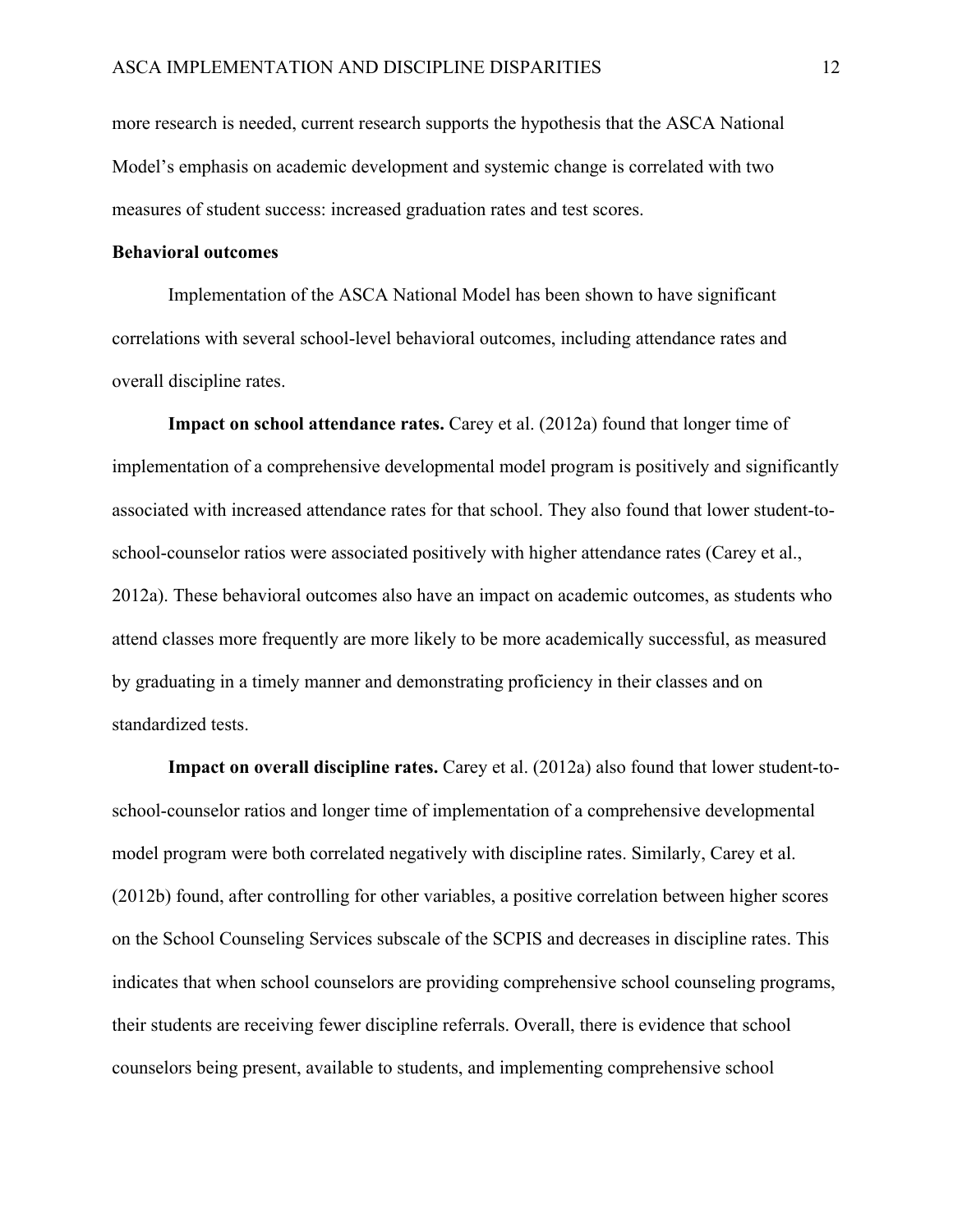counseling programs aligned with the ASCA National Model improves a variety of student outcomes, including the rate of discipline referrals.

#### **School climate and culture**

All of these correlations indicate better outcomes for students when there are more school counselors present in schools who are delivering comprehensive school counseling programs aligned with the ASCA National Model. One of these outcomes, measured at the school level, is that of school climate and culture. Carey et al. (2012a), cite research from Lapan, Gysbers, and Sun (1997) which showed a correlation between comprehensive school counseling programs and students who felt safe in school, a sense of orderliness at school, and a sense of belonging at school. Students at these schools were also more likely to report that they felt that their schools were preparing them well for their futures (Lapan et al., 1997, as cited in Carey et al., 2012a). In a later study, Lapan, Gysbers, and Petroski (2001) found that "in schools with more fully implemented comprehensive guidance programs, students reported feeling safer, having better relationships with their teachers, being more satisfied with the education they were receiving in their school, having greater awareness of the relevance and importance of education for their future, and earning higher grades" (Carey et al, 2012a, p. 90).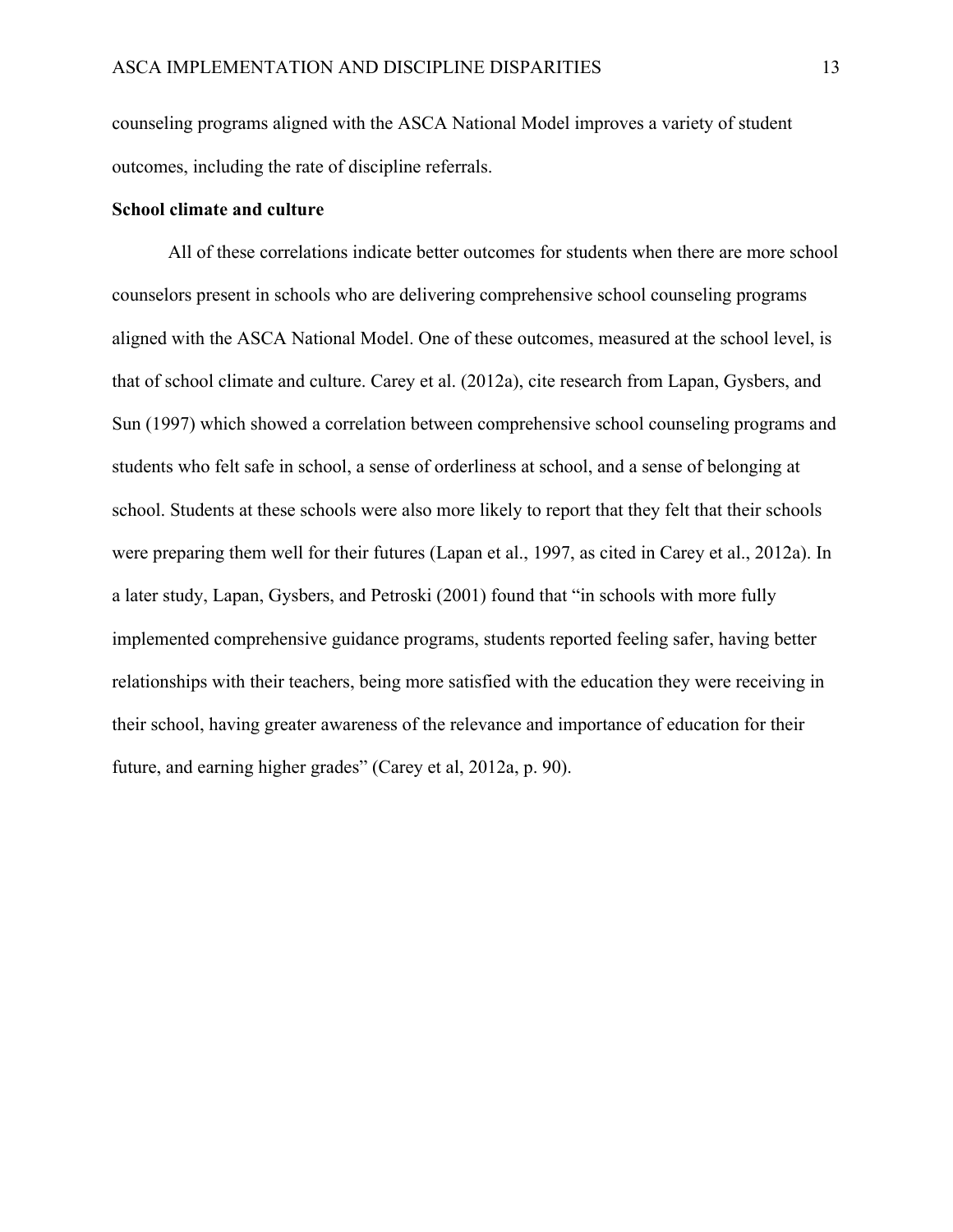#### **Implications**

#### **Further research**

Part of school counselors' role in the ASCA National Model is advocating for equitable practices in schools, and for the equitable treatment of all students. Therefore, further research needs to address the possible correlation between ASCA National Model implementation and decreased discipline disparities in schools, and to examine, specifically, the impacts that more complete implementation of the ASCA National Model have on these disparities. It may be helpful to continue to study the correlations discussed in the literature across different states and at a national level, as well, so that the research indicating the importance of comprehensive school counseling programs can continue to develop. Continuing to use consistent assessments such as the SCPIS in this research is also an important step, so that more accurate comparisons can be made across studies.

#### **Interventions and tools**

As advocacy is one of the four main themes of the ASCA National Model, school counselors need to use their advocacy and collaboration skills to advocate for equitable practices for their students of color at micro-, mezzo-, and macro-levels. Advocacy could be talking to a teacher or administrator about the consequence they gave a student of color and about the impact that is having on the student, or empowering the student to stand up for themselves in certain situations. On a larger scale, school counselors can collaborate within their communities to advocate for populations who have historically lacked access to resources having access to the resources and services they need. Counselors can also communicate with their legislators at the local, state, and national level to lobby them to put more equitable policies in place, or to explain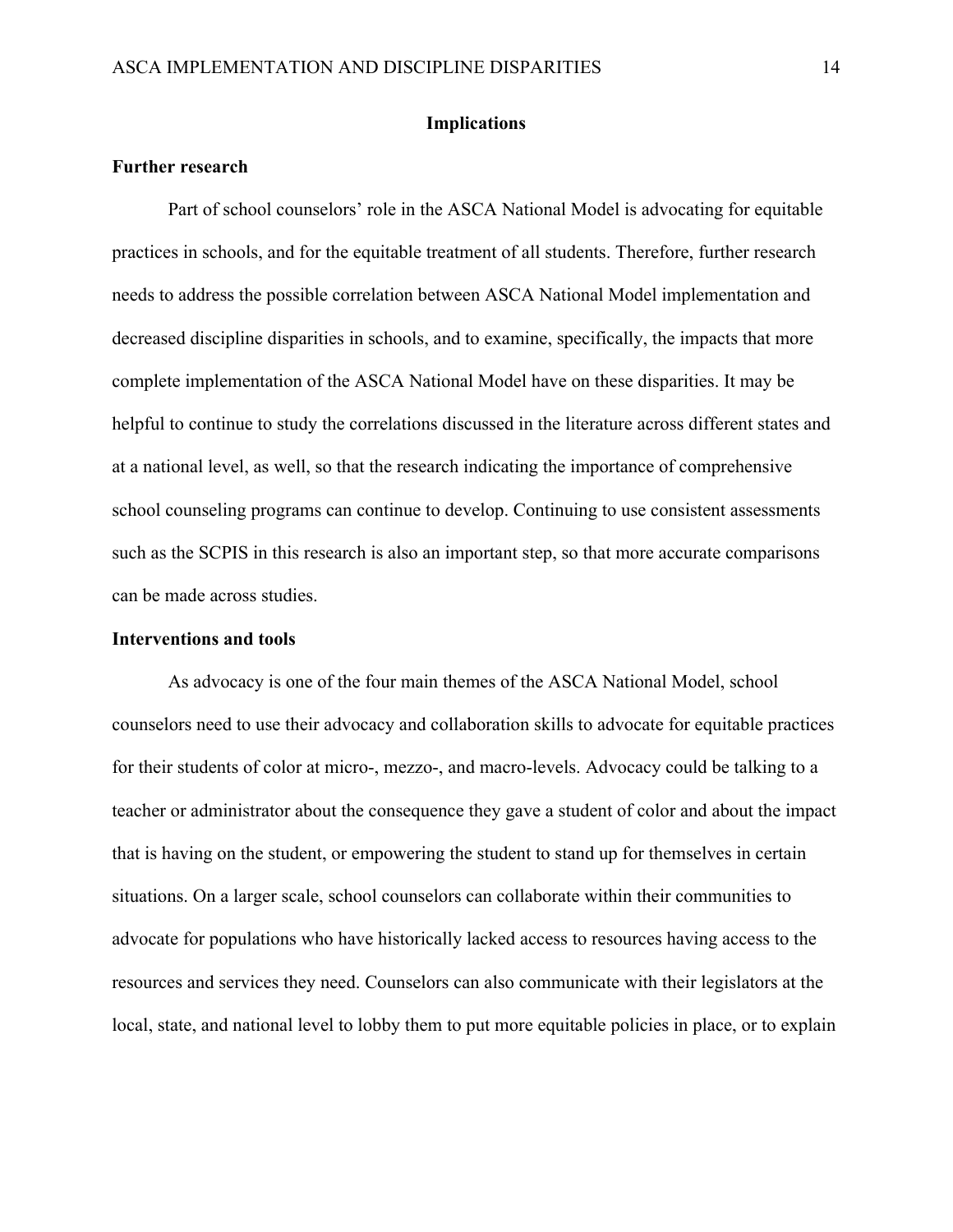why a policy the legislator is considering would have positive, negative, or inequitable impacts for their students or clients.

Currently, many schools across the United States have implemented school-wide Positive Behavioral Interventions and Supports (PBIS), which have been shown to partially alleviate discipline disparities in some schools, particularly because of their focus on "clear, consistent, and positive social culture" in schools (McIntosh, Girvan, Horner, & Smolkowski, 2014, p. 12). However, as will be discussed below, PBIS systems need to be implemented to fidelity and in a multiculturally competent manner so that students of color are not marginalized through discipline practices for their culturally appropriate behavior. In addition, adding a systems perspective to schools' social-emotional learning curricula can help to make these curricula more sensitive to the impacts that culture, power, and privilege have on students and their socialemotional learning. Gregory and Fergus (2017) argue for accomplishing this through training teachers to be more self- and socially aware, increase their relationship skills and capacity for self-management, and to practice more responsible decision making.

However, PBIS and social-emotional learning curricula with systems perspectives alone are not enough to make the progress our students need. Implicit and explicit bias and the situations in which these affect students and discipline processes in schools also need to be addressed. McIntosh et al. (2014) suggest identifying specific vulnerable decision points in a school's discipline process, and teaching staff to recognize when they are in a vulnerable decision point and then reducing the associated ambiguity in the discipline process by delineating more specific protocols. They suggest that making policy changes, rather than attempting to change educators biases, may be more effective in reducing discipline disparities,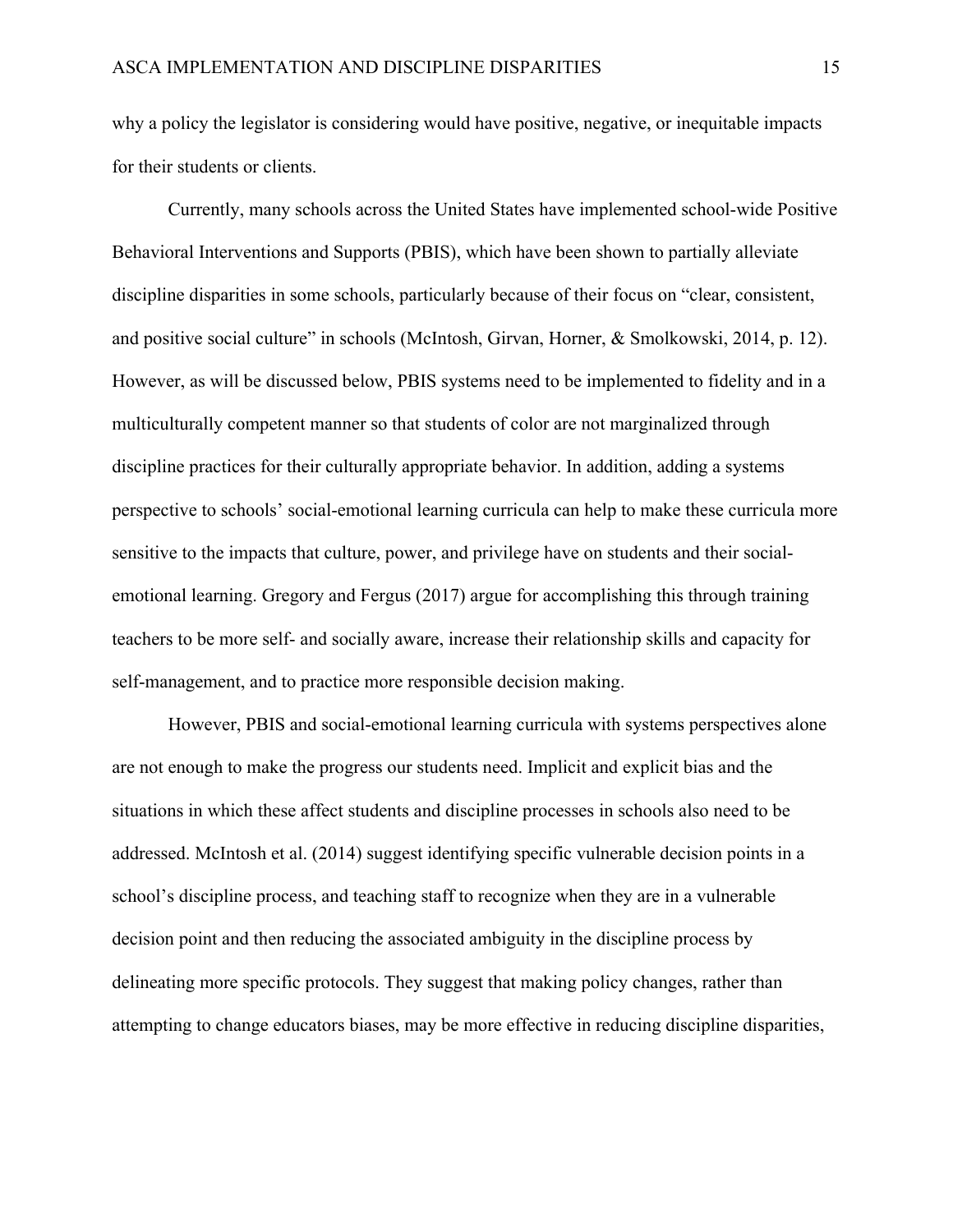and also advocate for schools' and districts' collection and use of student data, disaggregated by race, and district accountability measures for specific disparity reduction goals.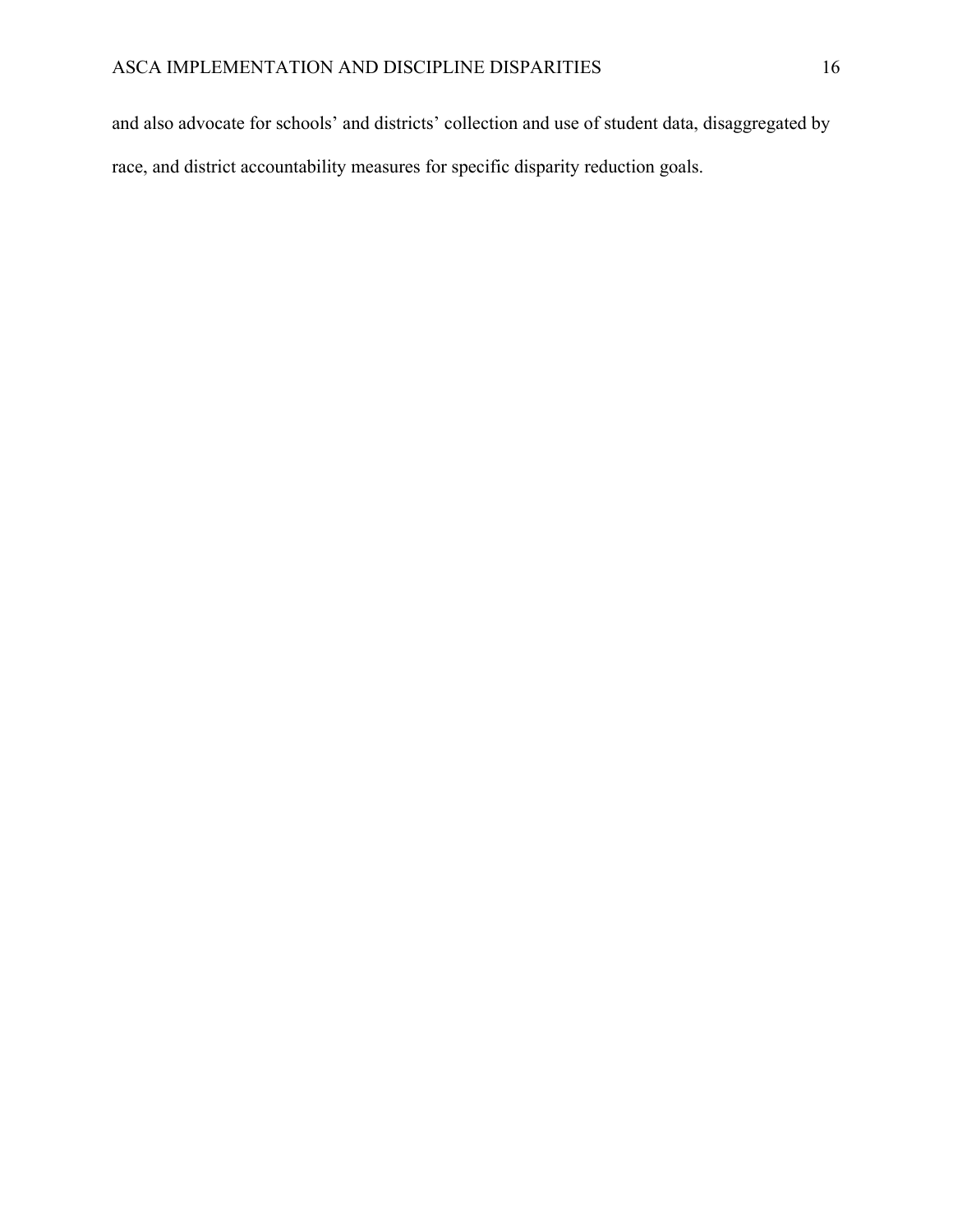#### **Conclusion**

Given the documented disparities in school discipline practices, and their impacts on students' current and future academic and behavioral outcomes, and the positive impacts that comprehensive school counseling programs, such as those that are aligned with the ASCA National Model, can have on student- and school-level outcomes, more research is needed in discovering the impacts that school counselors and school counseling programs can have on reducing racial discipline disparities. However, several strategies and interventions may be effective, including PBIS systems of support and counselors' advocacy efforts. Expanding typical social-emotional learning curricula to include a systems perspective may help in empowering all students to learn the social and emotional skills they need, and reducing ambiguity in vulnerable decision points in discipline decisions may help make the process more equitable.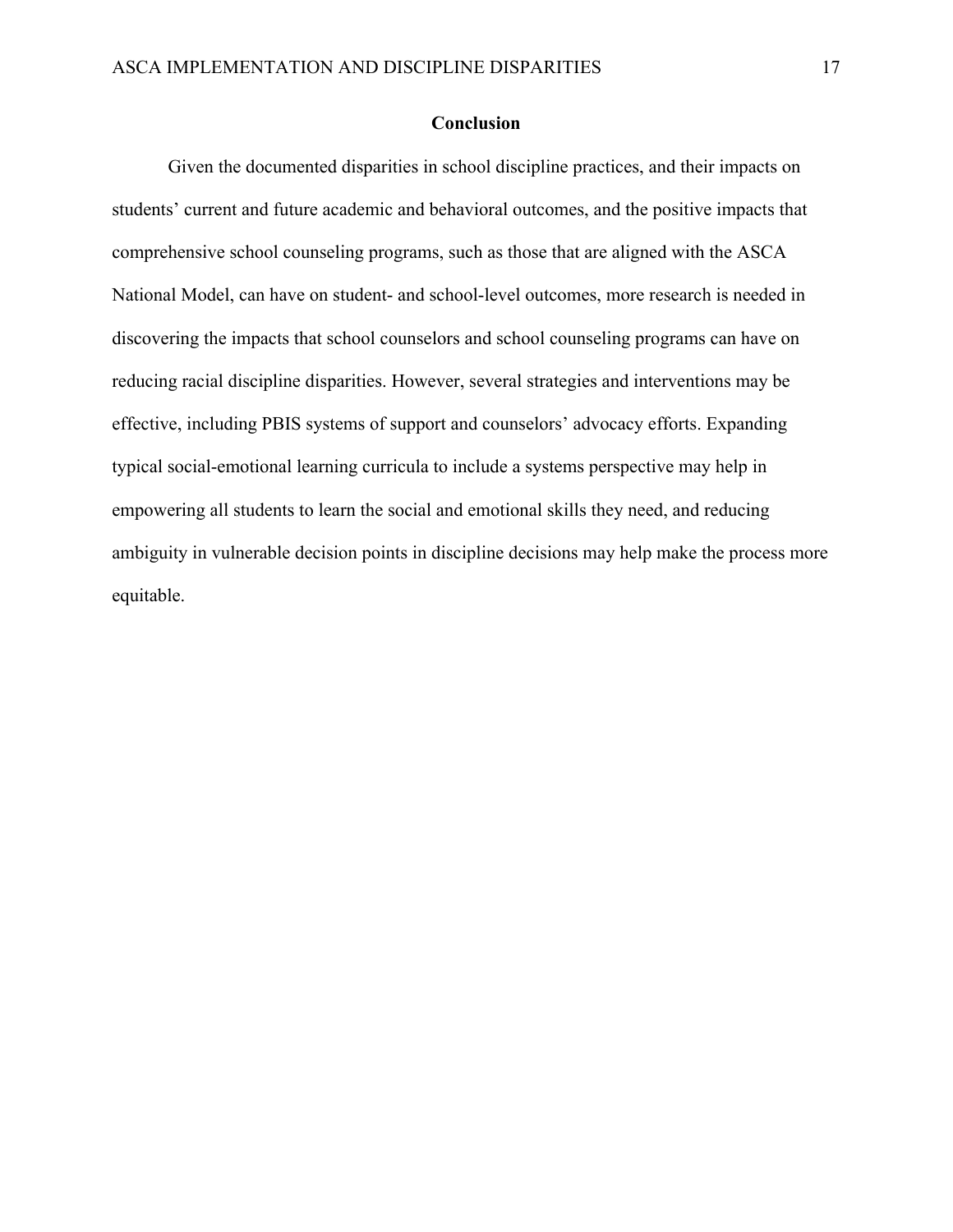#### **References**

- American School Counselor Association. (2012). *The ASCA national model: A framework for school counseling programs (3rd ed.)*. Alexandria, VA: Author.
- American School Counselor Association. (2019). Re-RAMP. Retrieved from https://www.schoolcounselor.org/school-counselors/recognized-asca-model-program- (ramp)/re-ramp
- Anyon, Y., Jenson, J. M., Altschul, I., Farrar, J., McQueen, J., Greer, E., …Simmons, J. (2014). The persistent effect of race and the promise of alternatives to suspension in school discipline outcomes. *Children and Youth Services Review, 44,* 379-386. doi:10.1016.j.childyouth.2014.06.025
- Arcia, E. (2007). Variability in schools' suspension rates of black students. *Journal of Negro Education, 76*(4), 597-608.
- Bryan, J., Day-Vines, N. L., Griffin, D., & Moore-Thomas, C. (2012). The disproportionality dilemma: Patterns of teacher referrals to school counselors for disruptive behavior. *Journal of Counseling & Development, 90*(2), 177-190.
- Carey, J., Harrington, K., Martin, I., & Stevenson, D. (2012a). A statewide evaluation of the outcomes of the implementation of ASCA national model school counseling programs in Utah high schools. *Professional School Counseling, 16*(2), 89-99.
- Carey, J., Harrington, K., Martin, I., & Hoffman, D. (2012b). A statewide evaluation of the outcomes of the implementation of the ASCA national model school counseling programs in rural and suburban Nebraska high schools. *Professional School Counseling, 16*(2), 100-107.

Clemens, E. V., Carey, J. C., & Harrington, K. M. (2010). The school counseling program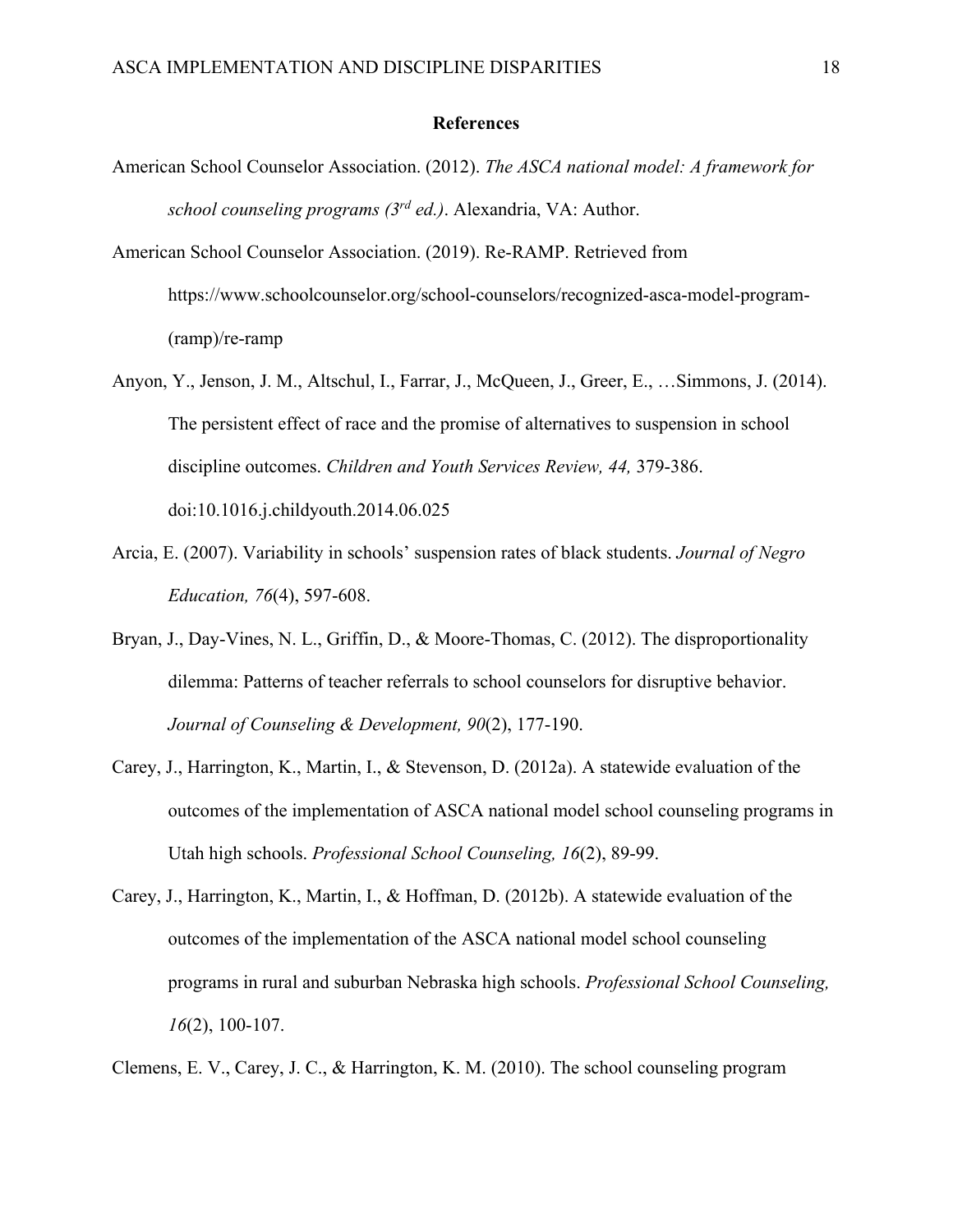implementation survey: Initial instrument development and exploratory factor analysis. *Professional School Counseling, 14*(2), 125-134.

- Gregory, A. & Fergus, E. (2017). Social and emotional learning and equity in school discipline. *The Future of Children, 27*(1), 117-136.
- Gregory, A., Huang, F. L., Anyon, Y., & Greer, E. (2018). An examination of restorative interventions and racial equity in out-of-school suspensions. *School Psychology Review, 47*(2), 167-182. doi:10.17105/SPR-2017-0073.V47-2
- Gregory, A., Skiba, R. J., & Noguera, P. A. (2010). The achievement gap and the discipline gap: Two sides of the same coin? *Educational Researcher, 39*(1), 59-68. doi:10.3102/0013189X09357621
- Lee, T., Cornell, D., Gregory, A., & Fan, X. (2011). High suspension schools and dropout rates for black and white students. *Education and Treatment of Children, 34*(2), 167-192.
- Lewis, J. A., Arnold, M. S., House, R., & Toporek, R. L. (2002). *ACA Advocacy Competencies.*  Retrieved from https://www.counseling.org/Resources/Competencies/ Advocacy\_Competencies.pdf
- McIntosh, K., Girvan, E. J., Horner, R. H., & Smolkowski, K. (2014). Education not incarceration: A conceptual model for reducing racial and ethnic disproportionality in school discipline. *Journal of Applied Research on Children: Informing Policy for Children at Risk, 5*(2), 1-22.
- Raffaele Mendez, L. M., Knoff, H. M., & Ferron, J. M. (2002). School demographic variables and out-of-school suspension rates: A quantitative and qualitative analysis of a large, ethnically diverse school district. *Psychology in the Schools, 39*(3), 259-276. doi:10.1002/pits.10020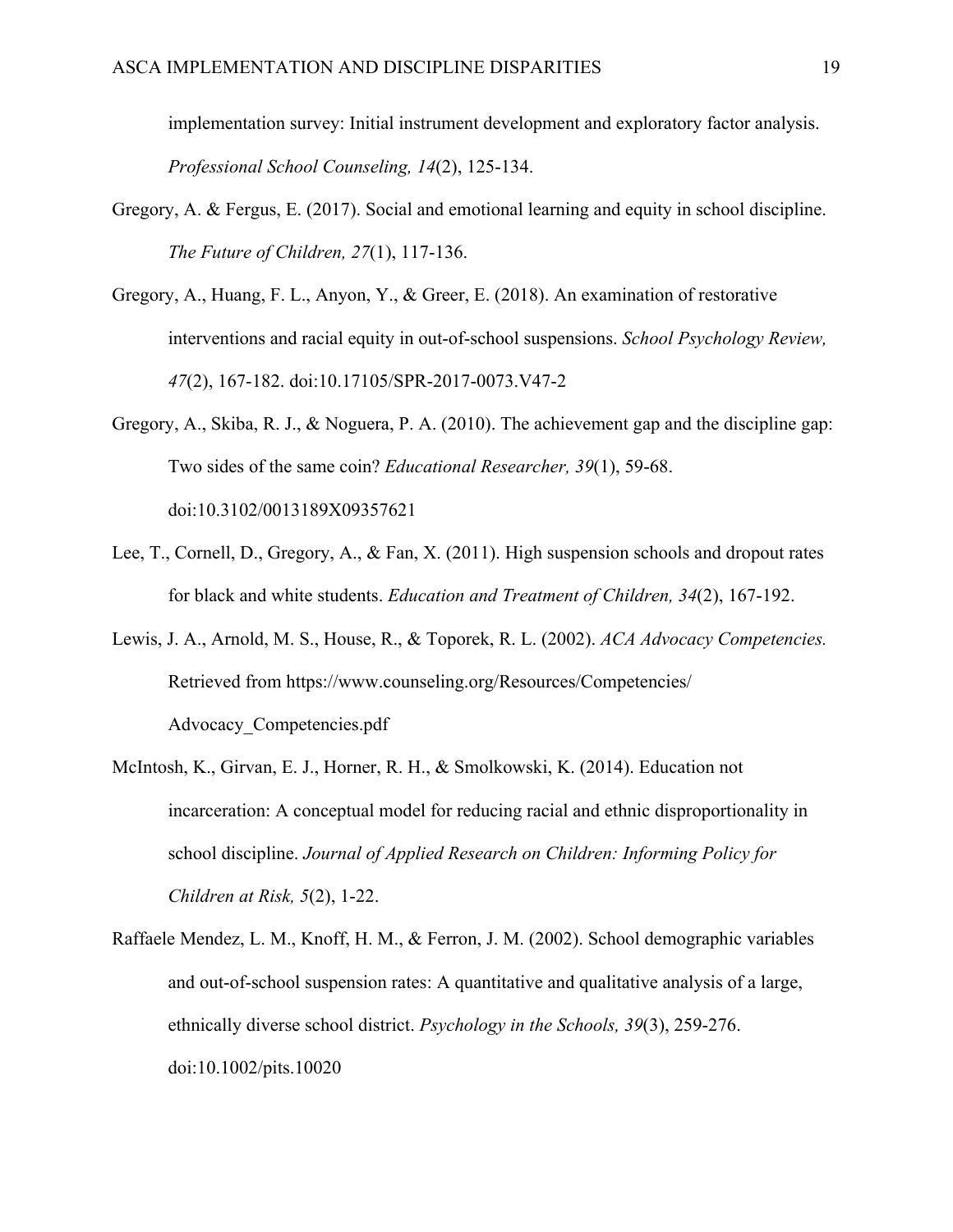- Smolkowski, K., Girvan, E. J., McIntosh, K., Nese, R. N. T., & Horner, R. H. (2016). Vulnerable decision points for disproportionate office discipline referrals: Comparisons of discipline for African American and White elementary school students. *Behavioral Disorders, 41*(4), 178-195.
- Sue, D. W., Ivey, A. E., & Pedersen, P. B. (Eds.). (1996). *A theory of multicultural counseling and therapy.* Belmont, CA: Thomson Brooks/Cole Publishing Co.
- Wilkerson, K., Pérusse, R. & Hughes, A. (2013). Comprehensive school counseling programs and student achievement outcomes: A comparative analysis of RAMP versus non-RAMP schools. *Professional School Counseling, 16*(3), 172-184.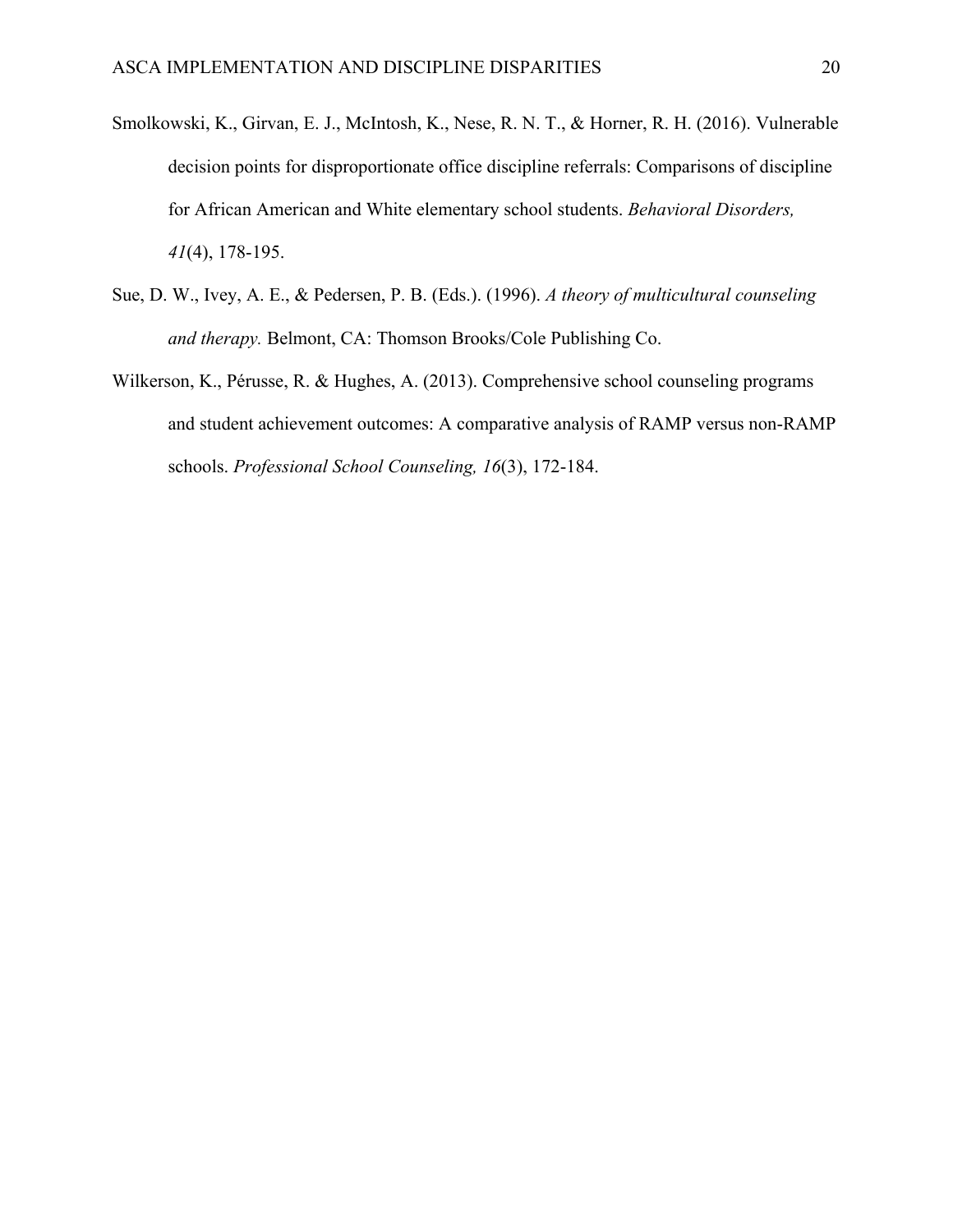# **Appendix A: School Counseling Program Implementation Survey**

Please rate each statement below in terms of the degree to which it is currently implemented in your School's School Counseling program. Circle your response using the following Rating Scale:

| $1 = Not$ Present;                                                                                                                              | $2 = Development$ in Progress;                                                                                                                                       | $3 =$ Partly Implemented;       | $4 = Fully$ Implemented |                                |                |                 |                |
|-------------------------------------------------------------------------------------------------------------------------------------------------|----------------------------------------------------------------------------------------------------------------------------------------------------------------------|---------------------------------|-------------------------|--------------------------------|----------------|-----------------|----------------|
|                                                                                                                                                 | 1. A written mission statement exists and is used as a foundation by all counselors.                                                                                 |                                 |                         | $\mathbf{1}$                   | 2              | 3               | -4             |
|                                                                                                                                                 | 2. Services are organized so that all students are well served and have access to them.                                                                              |                                 | $\mathbf{1}$            | $\overline{2}$                 |                | $\overline{3}$  | $\overline{4}$ |
| 3. The program operates from a plan for closing the achievement gap for minority<br>and lower income students.                                  |                                                                                                                                                                      |                                 |                         | $\overline{2}$<br>$\mathbf{1}$ |                | $\overline{3}$  | $\overline{4}$ |
|                                                                                                                                                 | 4. The program has a set of clear measurable student learning objectives and<br>goals are established for academics, social/personal skills, and career development. |                                 | $\mathbf{1}$            |                                | 2 3            |                 | $\overline{4}$ |
| 5. Needs Assessments are completed regularly and guide program planning.                                                                        |                                                                                                                                                                      |                                 |                         |                                | $2 \quad 3$    |                 | $\overline{4}$ |
| 6. All students receive classroom guidance lessons designed to promote academic,<br>social/personal, and career development.                    |                                                                                                                                                                      |                                 |                         |                                |                | $1 \t2 \t3 \t4$ |                |
| 7. The program ensures that all students have academic plans that include testing,<br>individual advisement, long-term planning, and placement. |                                                                                                                                                                      |                                 |                         |                                |                | $1 \t2 \t3 \t4$ |                |
|                                                                                                                                                 | 8. The program has an effective referral and follow-up system for handling student crises.                                                                           |                                 |                         | $1 \quad 2 \quad 3$            |                |                 | $\overline{4}$ |
|                                                                                                                                                 | 9. School counselors use student performance data to decide how to meet student needs.                                                                               |                                 | 1                       | 2                              |                | $\overline{3}$  | $\overline{4}$ |
|                                                                                                                                                 | 10. School counselors analyze student data by ethnicity, gender, and socioeconomic level to<br>identify interventions to close achievement gaps.                     |                                 | $\mathbf{1}$            |                                | 2              | $\overline{3}$  | $\overline{4}$ |
|                                                                                                                                                 | 11. School counselor job descriptions match actual duties.                                                                                                           |                                 |                         | $\mathbf{1}$                   | $2 \quad 3$    |                 | -4             |
| students.                                                                                                                                       | 12. School counselors spend at least 80% of their time in activities that directly benefit                                                                           |                                 | $\mathbf{1}$            | 2                              |                | 3               | -4             |
|                                                                                                                                                 | 13. The school counseling program includes interventions designed to improve the school's<br>ability to educate all students to high standards.                      |                                 | 1                       |                                | $2 \quad 3$    |                 | -4             |
|                                                                                                                                                 | 14. An annual review is conducted to get information for improving next year's programs.                                                                             |                                 | $\mathbf{1}$            |                                | $2 \quad 3$    |                 | -4             |
|                                                                                                                                                 | 15. School counselors use computer software to:                                                                                                                      | access student data             |                         | $1 \t2 \t3 \t4$                |                |                 |                |
|                                                                                                                                                 |                                                                                                                                                                      | analyze student data            | 1                       | 2                              |                | 3               | 4              |
|                                                                                                                                                 |                                                                                                                                                                      | use data for school improvement | 1                       |                                | $\overline{2}$ | 3               | 4              |
|                                                                                                                                                 | 16. The school counseling program has the resources to allow counselors to complete<br>appropriate professional development activities.                              |                                 | $\mathbf{1}$            |                                | $2 \quad 3$    |                 | 4              |
|                                                                                                                                                 | 17. School counseling priorities are represented on curriculum and education committees.                                                                             |                                 | 1                       | 2                              |                | 3               | 4              |
| 18. School counselors communicate with parents to coordinate student achievement and<br>gain feedback for program improvement.                  |                                                                                                                                                                      |                                 |                         | 2<br>1                         |                | 3               | 4              |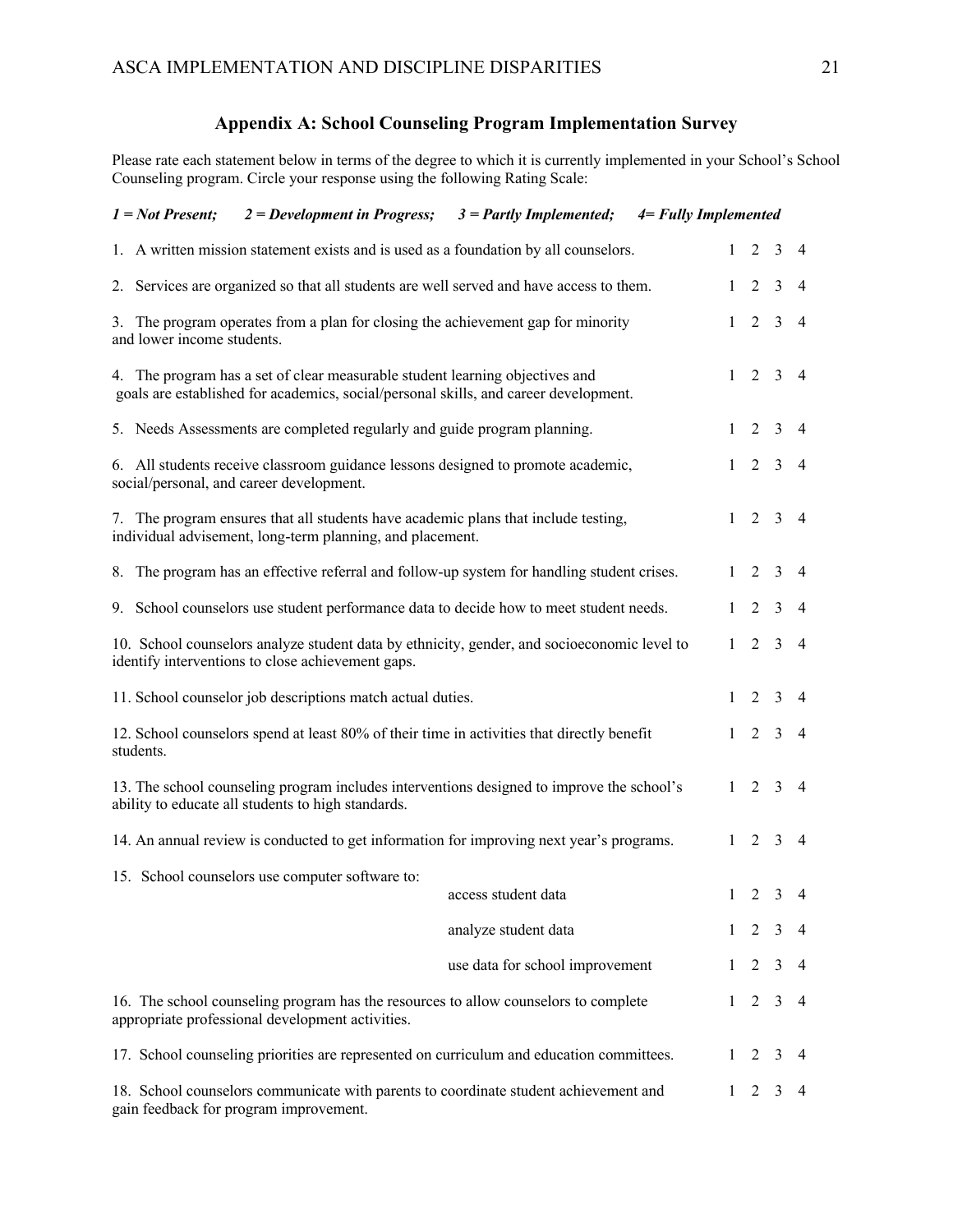#### **Appendix B: A Procedure for Using the SCPIS in School Districts**

In order to determine whether ASCA National Model implementation may be correlated with lower levels of discrepancy in student discipline referrals in a particular school district, school counselors in the school district to be studied will be invited to participate in this study. The school counselors will be asked to complete the SCPIS during the middle of an academic year. Following the academic year, their responses will be compared to their schools' yearly discipline data, which will be disaggregated by students' race and ethnicity.

#### **Participants**

The participants in this study will be licensed school counselors in public schools serving students in kindergarten through twelfth grades. In schools with more than one school counselor for the studied school year, all licensed school counselors will be invited to participate. Schools with no licensed school counselor employed for the studied school year will be included in the analysis of the discipline discrepancy data, in order to test for potential impacts of having a school counselor. However, employees who are not licensed school counselors will not be invited to participate in the SCPIS, as the assessment is specific to the duties of a school counselor.

Participants will be made aware that though the SPCIS data only identifies the school from which the counselor is reporting, this information may make them identifiable to the researcher, especially if they are the only counselor at their site who chooses to participate. However, school-specific data will not be reported in the final report of the study so that counselors are not able to be identified by the schools at which they work by others. To further protect participants' confidentiality, site-specific data will also not be made available to other individuals throughout the course of the study.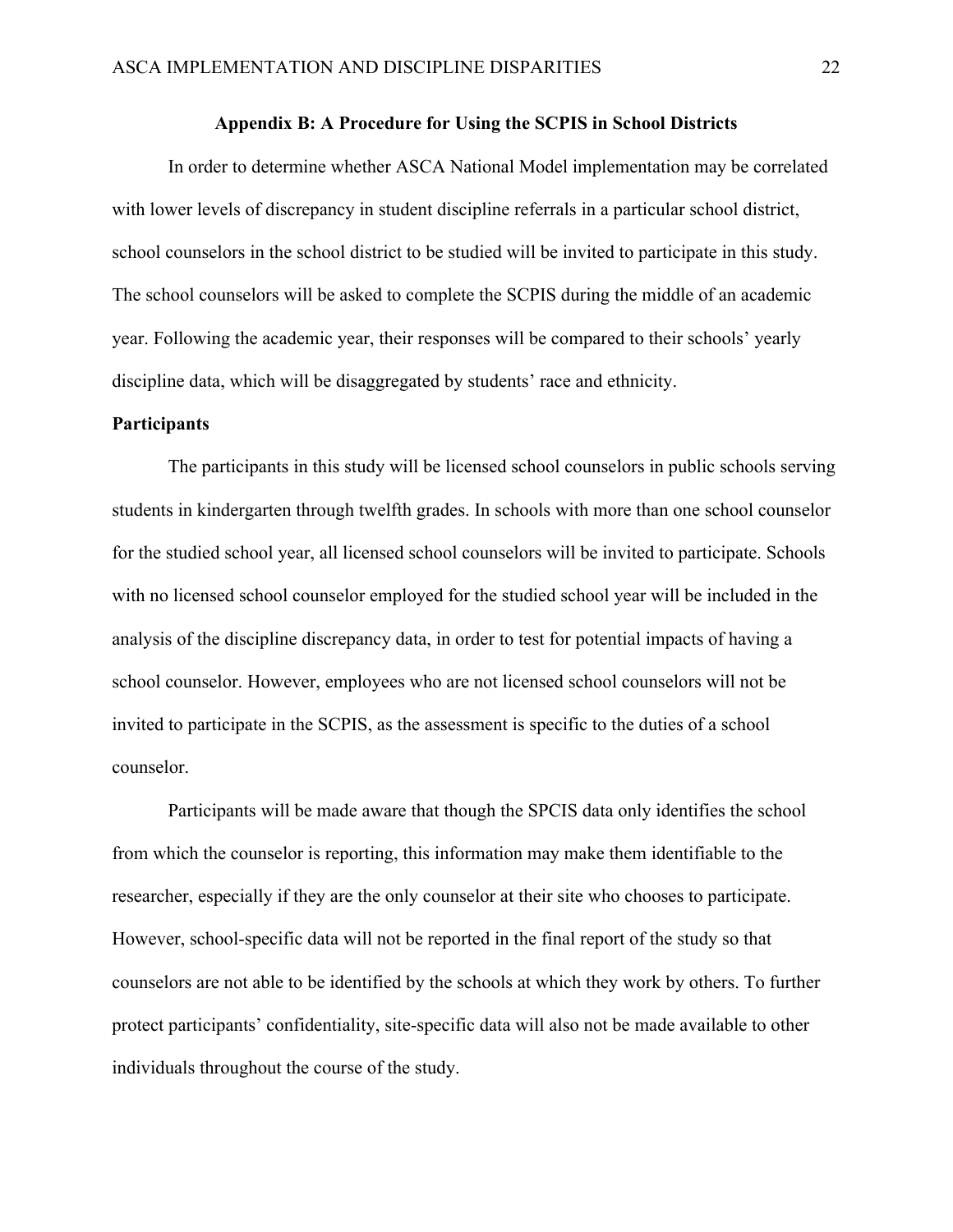#### **Materials**

Materials to be used in this study include the School Counseling Program Implementation Survey (Clemens et al., 2010); stamped envelopes addressed to the researcher; school district discipline data, disaggregated by student racial and ethnic identity and by school; and school demographic data. This demographic data should include the percentage of students eligible for free or reduced lunch, percentage of students identifying in each of the districts' assigned racial, ethnic, and gender identity categories, percentage of students with Individualized Education Plans (IEPs), percentage of students in English Learner courses, and percentage of students in honors courses, Advanced Placement courses, and/or Highly Gifted programs. SPSS Version 25 or similar software is recommended to run statistical analyses.

The SCPIS is an 18-item assessment which uses a four-point Likert scale to measure the implementation of the ASCA National Model in school counseling programs (Clemens et al., 2010). While they were initially developing the SCPIS, Clemens et al. (2010) ran an exploratory factor analysis which showed that "a three-factor model that accounted for 54% of the variance of the intercorrelation matrix and a two-factor model that accounted for 47% of the variance" (p. 125). For each of the three subscales, Cronbach's alpha reliability estimates ranged from .79 to .87 (Clemens et al., 2010). Other research has indicated the adequacy of the SCPIS's reliability and construct validity in similar research (Carey et al., 2012a; Carey et al., 2012b). No specific training is required to administer the SCPIS; it can be found at no cost online (see Appendix A). Possible total scores range from 18 to 72. Although not included in this study, researchers may find the SCPIS to be a useful tool in gathering perception data from other stakeholders about the implementation of their school counseling programs.

#### **Design**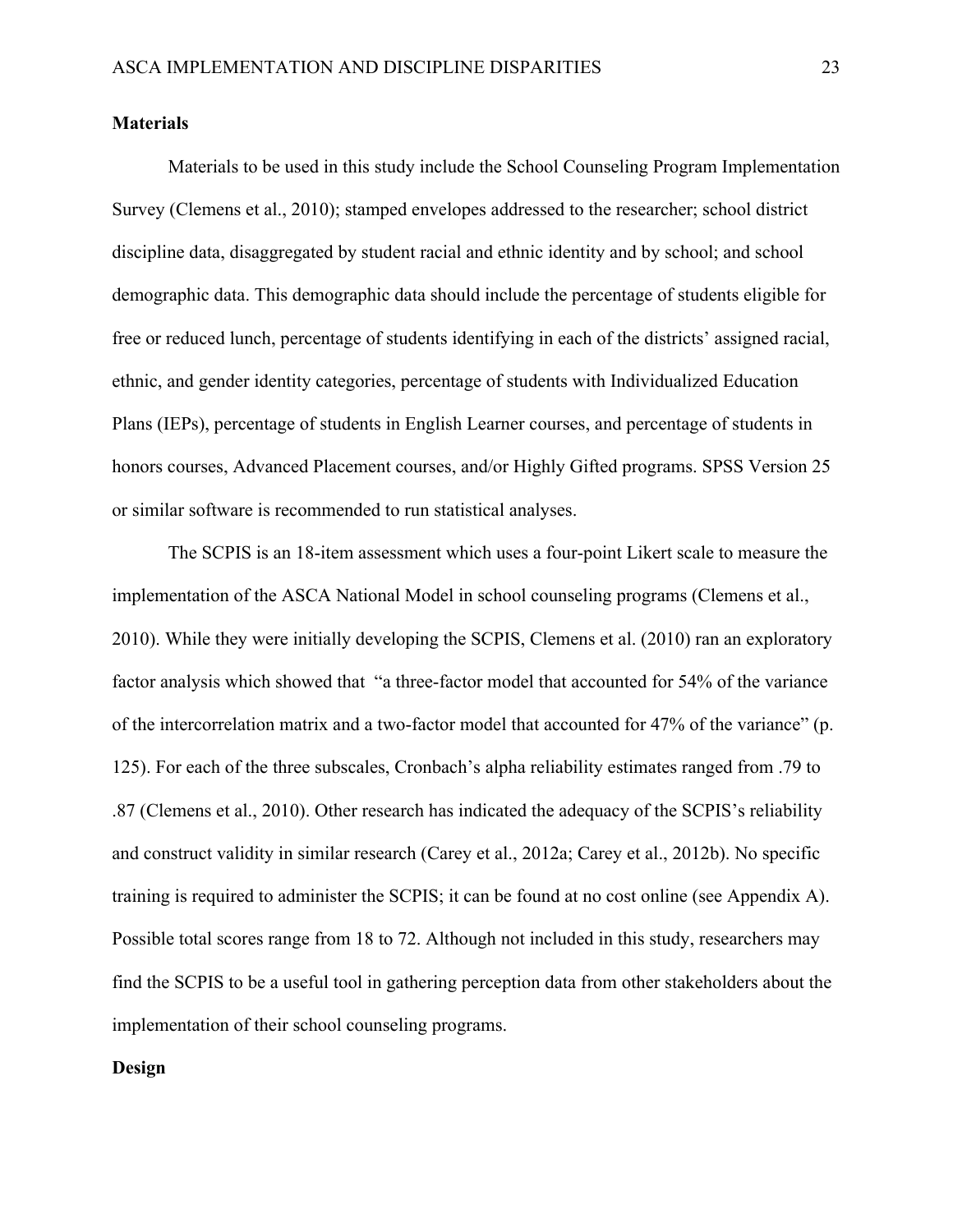This study is based in multicultural counseling theory, as applied in school counseling (Sue, Ivey, & Pedersen, 1996). This theory advocates for the use of culturally and individually appropriate therapeutic methods with clients, which may include methods traditionally not considered good therapeutic practice, such as giving advice or teaching (Sue et al., 1996). It acknowledges the intersectionality of all clients' experiences and integrates them into therapeutic practice, and recognizes that the assumptions, values, and norms of mainstream American society do not hold true or have equal weight for all clients (Sue et al., 1996). Advocacy for systems change is an important part of multicultural counseling theory (Sue et al., 1996). Multicultural competencies are vital for school counselors to have and utilize in order to ensure the success of all of their students. Advocacy, at micro, mezzo, and macro levels, is also an important part of school counselors' roles. Microlevel advocacy includes student empowerment and acting as advocates for individual students, while mezzo-level advocacy involves community collaboration and systems advocacy, and macrolevel advocacy includes providing information to the public and social and political advocacy (Louis, Arnold, House & Toporek, 2002). These competencies also are a part of the ASCA National Model (American School Counselor Association, 2012).

The method of design for this study is a quantitative, correlational, cross-sectional study. Because of the nature of this topic and its participants, a true experiment is not possible. The nature of this research calls for intact groups, because the participants are already grouped by the school at which they are employed. The independent variables in this study are the score on the SCPIS and the caseload, in number of students, of each school counselor. The dependent variable is the school's discipline disparities between different racial and ethnic groups for the studied school year.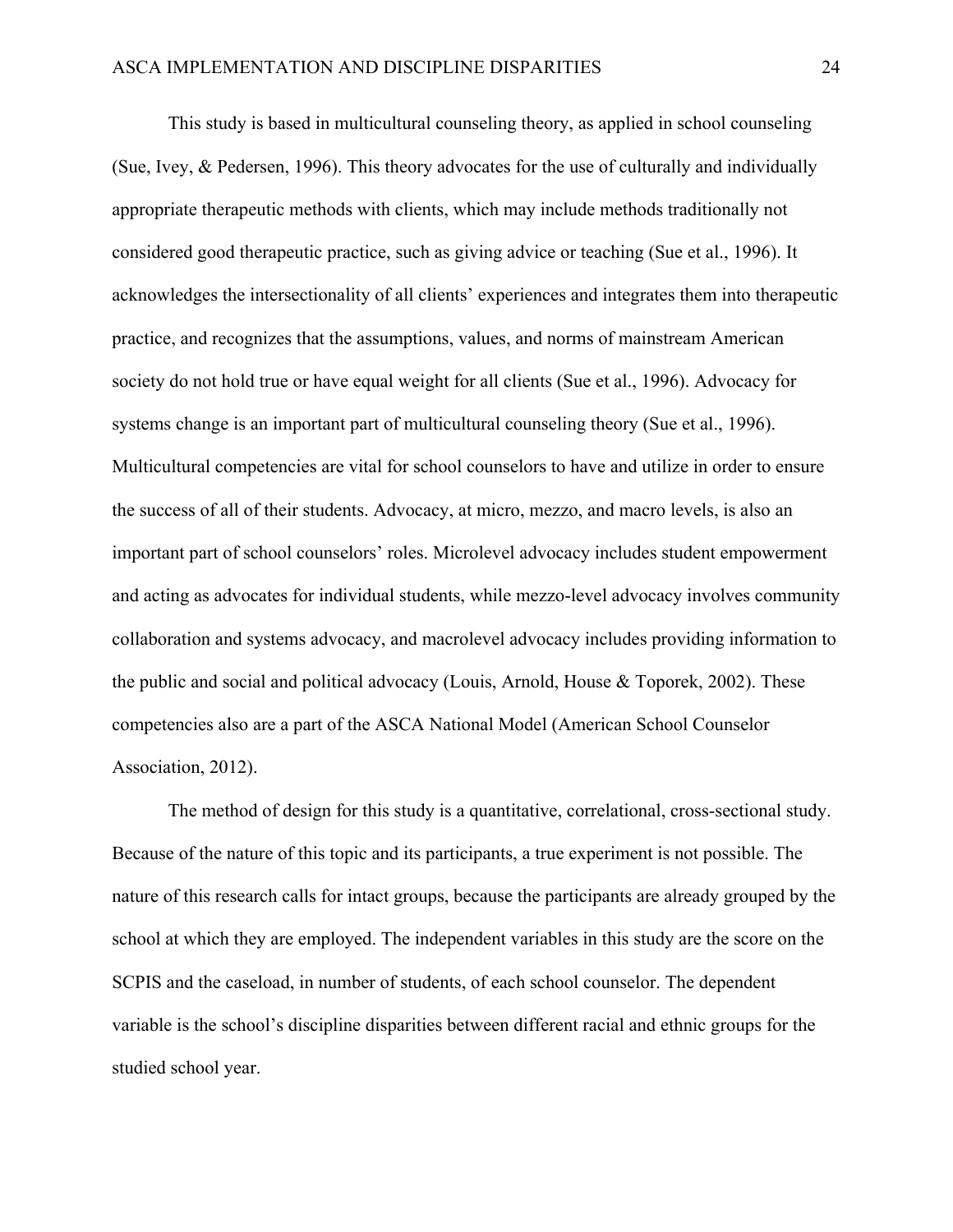The first hypothesis of this study is that schools with higher rates of implementation of the ASCA National Model, as measured by the SCPIS, will have lower racial and ethnic discrepancies in their discipline referrals. The related null hypothesis is that there will be no correlation between scores on the SCPIS and levels of discrepancies in discipline referrals. Should some schools in the studied district serving the same grade-level students have school counselors while others do not, the second hypothesis will be relevant. Elementary schools are used as an example, but the hypothesis can be altered to suit the researcher's specific district. The second hypothesis is that elementary schools scoring higher than 45 on the SCPIS will have significantly lower discipline discrepancies than elementary schools who do not have school counselors employed. The related null hypothesis is that there will be no correlation between elementary schools' scores on the SCPIS and whether or not there is a school counselor employed.

#### **Procedure**

All licensed school counselors in the studied school district will be invited to participate in this study via an introductory email to all K-12 licensed school counselors. This email should provide a basic overview of the study and discuss informed consent, including possible risks to participation and participants' ability to withdraw at any time. Two follow-up emails will be sent to those who have not yet responded one and two months, respectively, after the introductory email. Then SCPIS forms, which will be assigned numbers, will be sent to each participant with a stamped envelope addressed to the researcher. Each number on the forms correlates with the participant to whom the form will be sent, so that counselors' responses will be kept confidential. The SCPIS will be distributed to participants shortly before the end of the first semester (or other point about midway through the school year), who will be asked to return it to the researcher via